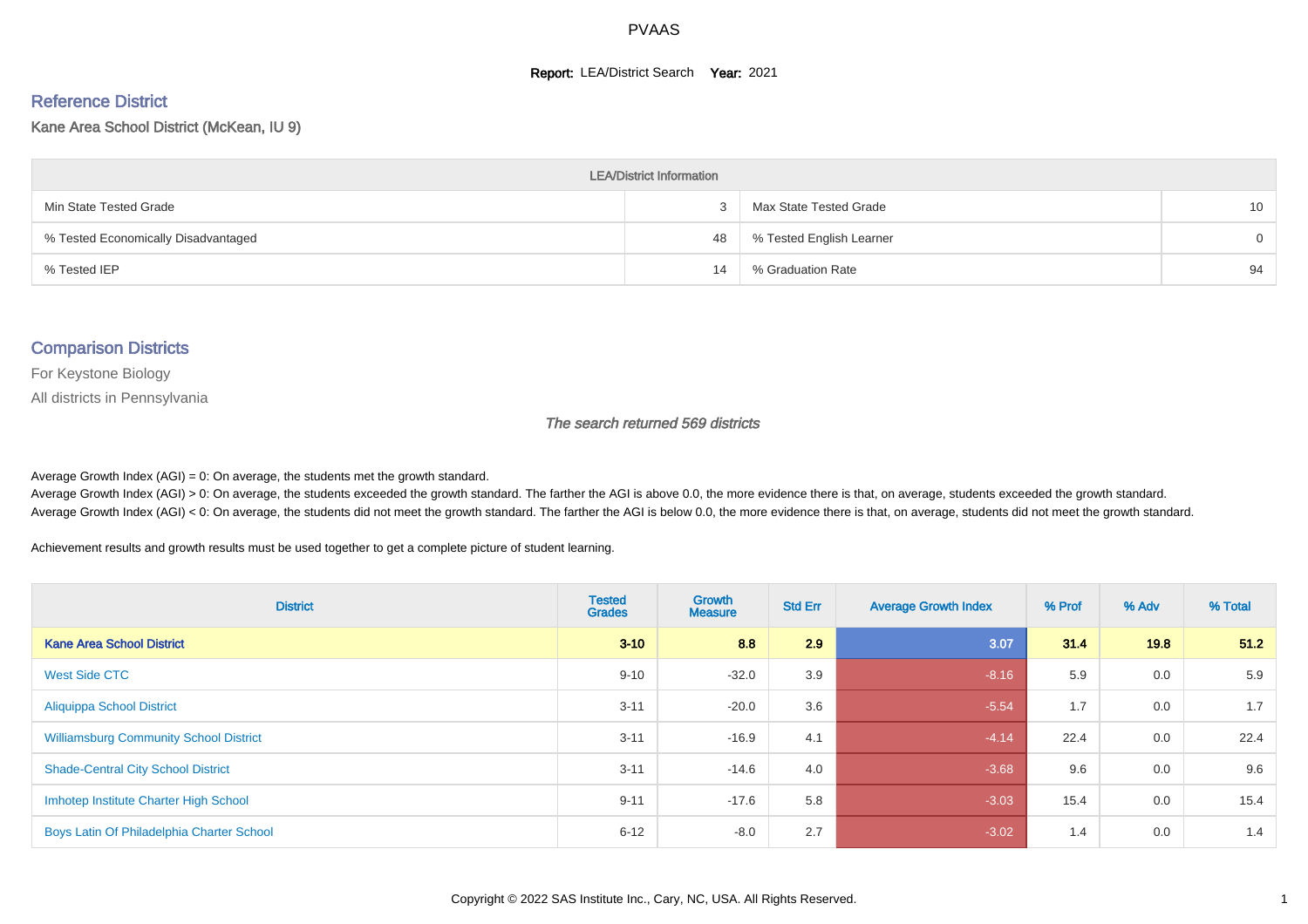| <b>District</b>                                         | <b>Tested</b><br><b>Grades</b> | <b>Growth</b><br><b>Measure</b> | <b>Std Err</b> | <b>Average Growth Index</b> | % Prof | % Adv | % Total |
|---------------------------------------------------------|--------------------------------|---------------------------------|----------------|-----------------------------|--------|-------|---------|
| <b>Kane Area School District</b>                        | $3 - 10$                       | 8.8                             | 2.9            | 3.07                        | 31.4   | 19.8  | 51.2    |
| <b>Innovative Arts Academy Charter School</b>           | $6 - 11$                       | $-7.2$                          | 2.5            | $-2.83$                     | 2.0    | 0.0   | $2.0\,$ |
| La Academia Partnership Charter School                  | $6 - 11$                       | $-15.5$                         | 5.7            | $-2.70$                     | 2.3    | 0.0   | 2.3     |
| <b>Lawrence County CTC</b>                              | $10 - 11$                      | $-9.8$                          | 3.7            | $-2.68$                     | 7.3    | 0.0   | 7.3     |
| Perseus House Charter School Of Excellence              | $6 - 11$                       | $-6.4$                          | 2.6            | $-2.50$                     | 0.9    | 0.0   | 0.9     |
| <b>Sto-Rox School District</b>                          | $3 - 10$                       | $-7.0$                          | 3.5            | $-1.99$                     | 3.2    | 0.0   | 3.2     |
| <b>Chester Charter Scholars Academy Charter School</b>  | $3 - 12$                       | $-6.2$                          | 3.3            | $-1.88$                     | 2.2    | 0.0   | 2.2     |
| <b>Steelton-Highspire School District</b>               | $3 - 11$                       | $-5.3$                          | 3.2            | $-1.65$                     | 13.9   | 0.0   | 13.9    |
| <b>Chester-Upland School District</b>                   | $3 - 11$                       | $-3.6$                          | 2.6            | $-1.38$                     | 1.6    | 0.0   | 1.6     |
| <b>Shenandoah Valley School District</b>                | $3 - 11$                       | $-4.5$                          | 3.5            | $-1.29$                     | 14.3   | 0.0   | 14.3    |
| <b>Keystone Education Center Charter School</b>         | $3 - 12$                       | $-6.5$                          | 5.1            | $-1.28$                     | 0.0    | 0.0   | 0.0     |
| <b>Propel Charter School-Homestead</b>                  | $3 - 11$                       | $-5.0$                          | 3.9            | $-1.27$                     | 7.3    | 0.0   | 7.3     |
| <b>Harmony Area School District</b>                     | $3 - 10$                       | $-5.7$                          | $5.0\,$        | $-1.13$                     | 33.3   | 0.0   | 33.3    |
| <b>Sugar Valley Rural Charter School</b>                | $3 - 11$                       | $-3.6$                          | 3.7            | $-0.98$                     | 10.3   | 0.0   | 10.3    |
| <b>KIPP Dubois Charter School</b>                       | $9 - 10$                       | $-3.0$                          | 3.1            | $-0.95$                     | 10.0   | 0.0   | 10.0    |
| <b>Propel Charter School-Montour</b>                    | $3 - 10$                       | $-3.4$                          | 3.6            | $-0.93$                     | 7.7    | 0.0   | 7.7     |
| Urban Pathways 6-12 Charter School                      | $6 - 11$                       | $-4.1$                          | 5.7            | $-0.72$                     | 0.0    | 0.0   | 0.0     |
| Center For Student Learning Charter School At Pennsbury | $6 - 12$                       | $-3.3$                          | 6.0            | $-0.55$                     | 23.1   | 0.0   | 23.1    |
| <b>Mastery Charter High School-Lenfest Campus</b>       | $7 - 11$                       | $-1.8$                          | 5.8            | $-0.30$                     | 26.3   | 0.0   | 26.3    |
| <b>Claysburg-Kimmel School District</b>                 | $3 - 11$                       | $-1.2$                          | 5.2            | $-0.22$                     | 5.0    | 0.0   | 5.0     |
| <b>Tech Freire Charter School</b>                       | $9 - 11$                       | 0.7                             | 2.5            | 0.27                        | 3.6    | 0.0   | 3.6     |
| Philadelphia Electrical & Tech Charter High School      | $10 - 10$                      | 1.2                             | 2.6            | 0.45                        | 0.9    | 0.0   | 0.9     |
| Mastery Charter School - Pickett Campus                 | $6 - 10$                       | 2.7                             | 4.2            | 0.65                        | 20.6   | 0.0   | 20.6    |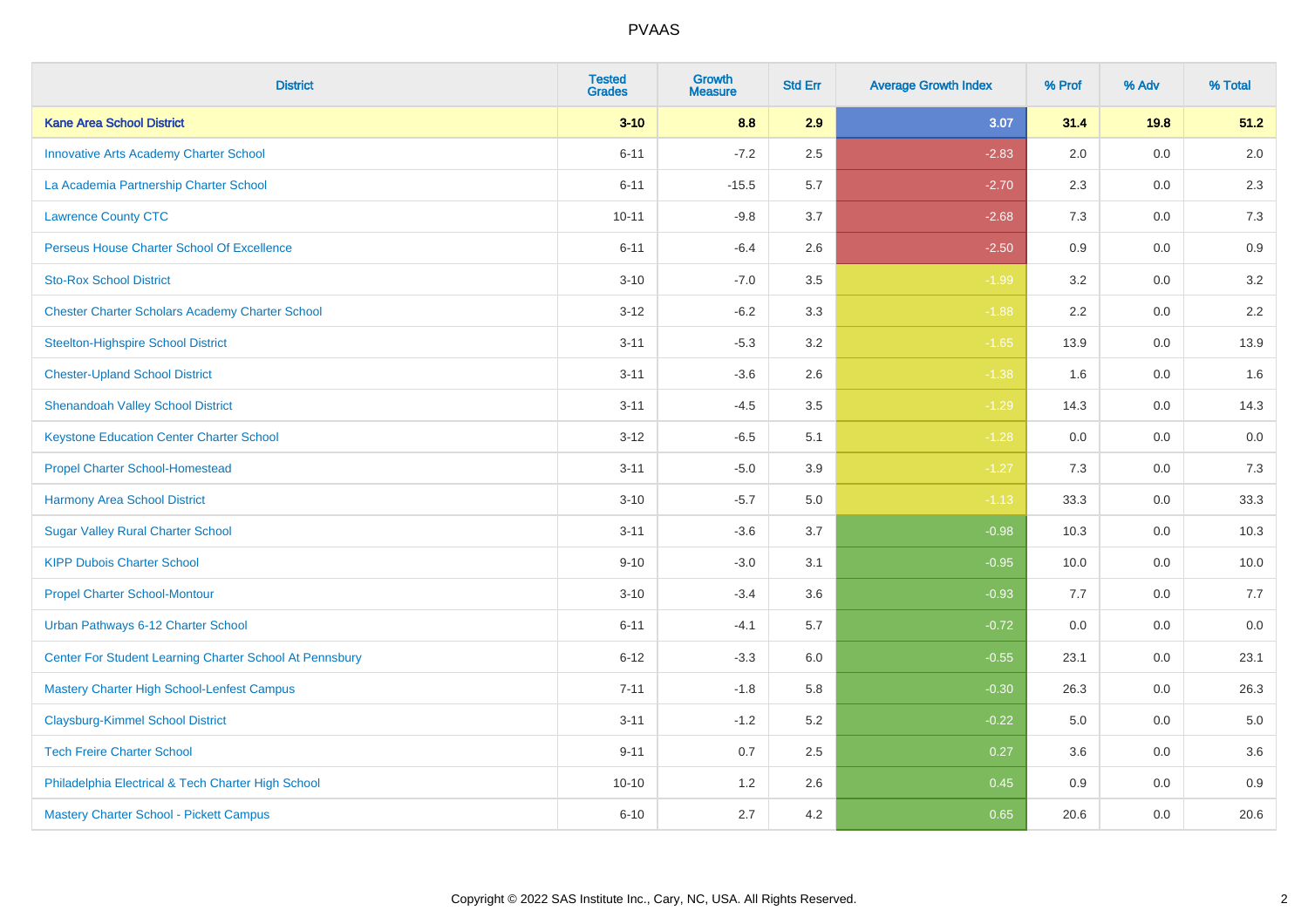| <b>District</b>                                                       | <b>Tested</b><br><b>Grades</b> | <b>Growth</b><br><b>Measure</b> | <b>Std Err</b> | <b>Average Growth Index</b> | % Prof | % Adv   | % Total |
|-----------------------------------------------------------------------|--------------------------------|---------------------------------|----------------|-----------------------------|--------|---------|---------|
| <b>Kane Area School District</b>                                      | $3 - 10$                       | 8.8                             | 2.9            | 3.07                        | 31.4   | 19.8    | 51.2    |
| Aspira Bilingual Cyber Charter School                                 | $3 - 11$                       | 5.1                             | 5.8            | 0.87                        | 4.8    | 0.0     | 4.8     |
| People For People Charter School                                      | $3 - 12$                       | 6.4                             | 5.6            | 1.15                        | 2.4    | 0.0     | 2.4     |
| <b>Mastery Charter School - Thomas Campus</b>                         | $3 - 10$                       | 7.9                             | 5.7            | 1.39                        | 12.5   | $0.0\,$ | 12.5    |
| Multicultural Academy Charter School                                  | $9 - 11$                       | 6.0                             | 3.4            | 1.77                        | 12.3   | 0.0     | 12.3    |
| <b>Allentown City School District</b>                                 | $3 - 12$                       | $-16.9$                         | 1.4            | $-12.37$                    | 5.9    | 0.4     | 6.3     |
| <b>Universal Audenried Charter School</b>                             | $9 - 11$                       | $-3.8$                          | 2.5            | $-1.53$                     | 3.0    | 0.5     | 3.5     |
| <b>Clairton City School District</b>                                  | $3 - 11$                       | $-1.6$                          | $5.0\,$        | $-0.32$                     | 3.8    | 0.5     | 4.4     |
| <b>York City School District</b>                                      | $3 - 12$                       | $-17.7$                         | 1.8            | $-10.05$                    | 3.2    | 0.7     | 3.9     |
| <b>Mastery Charter School - Hardy Williams</b>                        | $3 - 11$                       | 6.6                             | 3.0            | 2.21                        | 24.7   | 1.2     | 25.9    |
| New Kensington-Arnold School District                                 | $3 - 11$                       | $-5.8$                          | 3.2            | $-1.80$                     | 10.8   | 1.2     | 12.0    |
| <b>Northern Cambria School District</b>                               | $3 - 11$                       | $-0.3$                          | 3.4            | $-0.09$                     | 26.5   | 1.2     | 27.7    |
| <b>Executive Education Academy Charter School</b>                     | $3 - 10$                       | $-14.6$                         | 3.0            | $-4.81$                     | 8.5    | 1.2     | 9.8     |
| <b>Greater Johnstown School District</b>                              | $3 - 11$                       | $-3.5$                          | 2.4            | $-1.45$                     | 10.3   | 1.3     | 11.5    |
| Maritime Academy Charter School                                       | $3 - 10$                       | 13.2                            | 3.1            | 4.29                        | 24.0   | 1.3     | 25.3    |
| Preparatory Charter School Of Mathematics, Science, Tech, And Careers | $9 - 10$                       | $-5.1$                          | 2.5            | $-2.03$                     | 6.3    | 1.4     | 7.7     |
| <b>Frazier School District</b>                                        | $3 - 11$                       | $-18.9$                         | 3.4            | $-5.49$                     | 18.3   | 1.4     | 19.7    |
| <b>Tacony Academy Charter School</b>                                  | $3 - 11$                       | $-12.9$                         | 3.3            | $-3.90$                     | 8.6    | 1.4     | 10.0    |
| <b>Woodland Hills School District</b>                                 | $3 - 12$                       | $-4.2$                          | 2.5            | $-1.66$                     | 10.1   | 1.4     | 11.5    |
| <b>Antietam School District</b>                                       | $3 - 10$                       | $-9.5$                          | 3.7            | $-2.57$                     | 20.9   | 1.5     | 22.4    |
| <b>City CHS</b>                                                       | $10 - 11$                      | $-5.6$                          | 2.4            | $-2.34$                     | 15.9   | 1.5     | 17.4    |
| Morrisville Borough School District                                   | $3 - 11$                       | $-13.1$                         | 3.7            | $-3.52$                     | 4.9    | 1.6     | 6.6     |
| <b>Washington School District</b>                                     | $3 - 11$                       | $-15.9$                         | 2.9            | $-5.44$                     | 12.9   | 1.7     | 14.7    |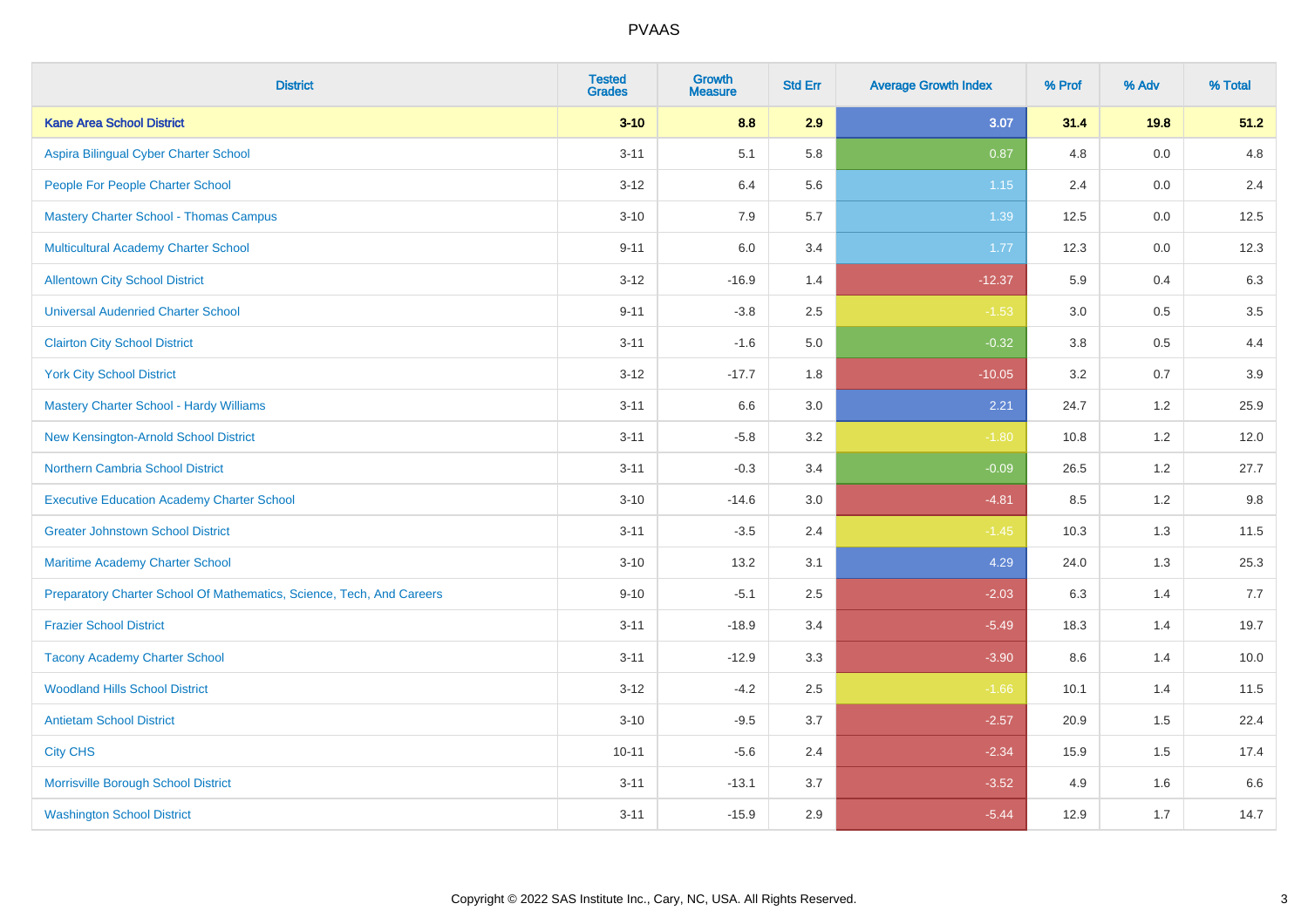| <b>District</b>                                  | <b>Tested</b><br><b>Grades</b> | <b>Growth</b><br><b>Measure</b> | <b>Std Err</b> | <b>Average Growth Index</b> | % Prof | % Adv | % Total |
|--------------------------------------------------|--------------------------------|---------------------------------|----------------|-----------------------------|--------|-------|---------|
| <b>Kane Area School District</b>                 | $3 - 10$                       | 8.8                             | 2.9            | 3.07                        | 31.4   | 19.8  | 51.2    |
| <b>Columbia Borough School District</b>          | $3 - 12$                       | $-1.1$                          | 3.6            | $-0.31$                     | 17.2   | 1.7   | 19.0    |
| Dr Robert Ketterer Charter School Inc            | $6 - 12$                       | 7.1                             | 4.3            | 1.66                        | 7.3    | 1.7   | 9.0     |
| <b>Belmont Charter School</b>                    | $3 - 10$                       | 2.2                             | 3.4            | 0.64                        | 5.3    | 1.8   | $7.0\,$ |
| <b>Norristown Area School District</b>           | $3 - 12$                       | $-25.4$                         | 1.7            | $-15.35$                    | 10.6   | 1.8   | 12.4    |
| <b>York Academy Regional Charter School</b>      | $3 - 11$                       | $-2.3$                          | 4.4            | $-0.52$                     | 23.5   | 2.0   | 25.5    |
| <b>New Castle Area School District</b>           | $3 - 12$                       | $-13.6$                         | 2.3            | $-5.99$                     | 17.6   | 2.0   | 19.5    |
| <b>Harrisburg City School District</b>           | $3 - 11$                       | $-0.2$                          | 2.0            | $-0.11$                     | 6.0    | 2.0   | 8.0     |
| <b>Lincoln Leadership Academy Charter School</b> | $3 - 12$                       | $-7.4$                          | 3.7            | $-1.99$                     | 6.4    | 2.1   | 8.5     |
| <b>Rochester Area School District</b>            | $3 - 11$                       | $-5.7$                          | 3.9            | $-1.45$                     | 14.9   | 2.1   | 17.0    |
| <b>Carbon Career &amp; Technical Institute</b>   | $9 - 11$                       | $-9.3$                          | 3.2            | $-2.92$                     | 19.6   | 2.2   | 21.7    |
| South Allegheny School District                  | $3 - 11$                       | $-0.9$                          | 3.1            | $-0.30$                     | 23.8   | 2.5   | 26.2    |
| Community Academy Of Philadelphia Charter School | $3 - 11$                       | 0.1                             | 2.6            | 0.06                        | 9.7    | 2.6   | 12.4    |
| <b>Burgettstown Area School District</b>         | $3 - 11$                       | $-11.2$                         | 3.2            | $-3.46$                     | 16.0   | 2.7   | 18.7    |
| Jefferson County-Dubois AVTS                     | $9 - 11$                       | $-11.7$                         | 3.1            | $-3.72$                     | 17.6   | 2.8   | 20.4    |
| <b>Achievement House Charter School</b>          | $7 - 11$                       | $-8.2$                          | 3.6            | $-2.28$                     | 16.7   | 2.8   | 19.4    |
| <b>Big Beaver Falls Area School District</b>     | $3 - 11$                       | $-17.9$                         | 2.8            | $-6.27$                     | 9.4    | 2.8   | 12.2    |
| <b>Carbondale Area School District</b>           | $3 - 10$                       | $-2.8$                          | 3.2            | $-0.87$                     | 27.5   | 2.9   | 30.4    |
| <b>Esperanza Cyber Charter School</b>            | $3 - 11$                       | 7.1                             | 6.1            | 1.15                        | 8.8    | 2.9   | 11.8    |
| <b>Hanover Area School District</b>              | $3 - 11$                       | $-14.7$                         | 4.7            | $-3.13$                     | 12.1   | 3.0   | 15.2    |
| <b>Tussey Mountain School District</b>           | $3 - 12$                       | $-13.0$                         | 3.3            | $-3.93$                     | 11.1   | 3.2   | 14.3    |
| <b>Cornell School District</b>                   | $3 - 11$                       | $-5.5$                          | 4.6            | $-1.20$                     | 11.3   | 3.2   | 14.5    |
| Propel Charter School - Braddock Hills           | $3 - 11$                       | $-2.1$                          | 3.3            | $-0.63$                     | 4.8    | 3.2   | 8.1     |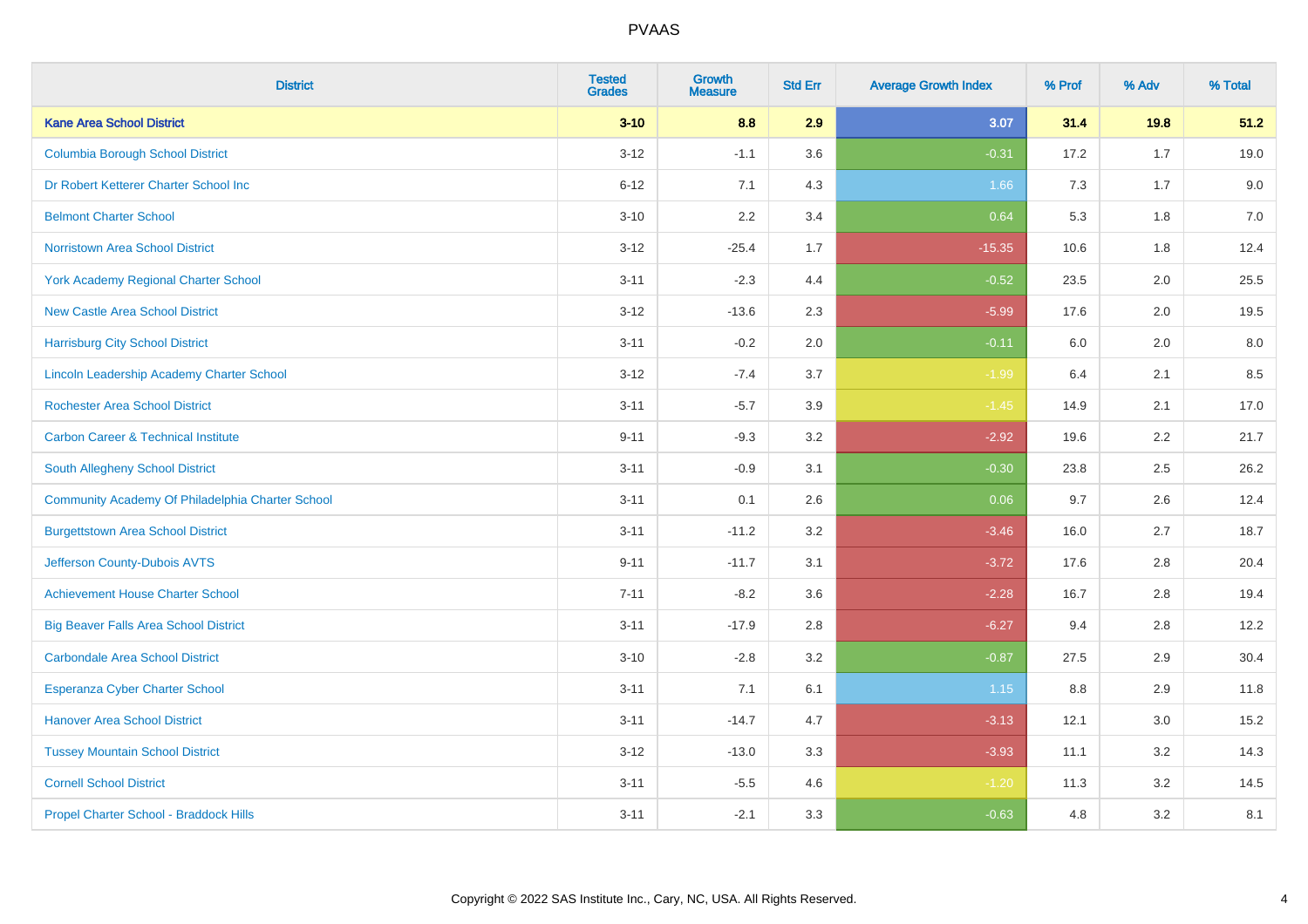| <b>District</b>                                   | <b>Tested</b><br><b>Grades</b> | <b>Growth</b><br><b>Measure</b> | <b>Std Err</b> | <b>Average Growth Index</b> | % Prof | % Adv   | % Total |
|---------------------------------------------------|--------------------------------|---------------------------------|----------------|-----------------------------|--------|---------|---------|
| <b>Kane Area School District</b>                  | $3 - 10$                       | 8.8                             | 2.9            | 3.07                        | 31.4   | 19.8    | 51.2    |
| <b>Columbia-Montour AVTS</b>                      | $9 - 10$                       | $-7.1$                          | 2.8            | $-2.52$                     | 19.5   | $3.2\,$ | 22.7    |
| <b>Coatesville Area School District</b>           | $3 - 11$                       | $-9.5$                          | 1.6            | $-5.81$                     | 12.8   | 3.3     | 16.2    |
| <b>Bristol Borough School District</b>            | $3-12$                         | $-5.9$                          | 2.9            | $-2.00$                     | 27.8   | 3.3     | 31.1    |
| <b>Southeast Delco School District</b>            | $3 - 10$                       | 3.9                             | 3.5            | 1.12                        | 18.6   | 3.4     | 22.0    |
| <b>Mastery Charter School - Gratz Campus</b>      | $7 - 10$                       | $-9.5$                          | 4.6            | $-2.09$                     | 0.0    | 3.4     | 3.4     |
| <b>Environmental Charter School At Frick Park</b> | $3-9$                          | $-6.2$                          | 3.7            | $-1.67$                     | 25.9   | 3.4     | 29.3    |
| Esperanza Academy Charter School                  | $4 - 11$                       | 2.1                             | 2.1            | 1.01                        | 14.2   | 3.6     | 17.8    |
| Mastery Charter School - Shoemaker Campus         | $7 - 10$                       | $-2.3$                          | 2.8            | $-0.81$                     | 10.1   | 3.7     | 13.8    |
| <b>Wilkes-Barre Area School District</b>          | $3 - 11$                       | $-12.4$                         | 2.4            | $-5.18$                     | 14.2   | 3.7     | 17.9    |
| <b>Turkeyfoot Valley Area School District</b>     | $3 - 12$                       | $-15.4$                         | 5.8            | $-2.66$                     | 3.8    | 3.8     | 7.6     |
| <b>Penns Manor Area School District</b>           | $3-12$                         | $-1.9$                          | 3.5            | $-0.55$                     | 24.2   | 3.8     | 28.0    |
| <b>Lancaster School District</b>                  | $3 - 12$                       | $-10.0$                         | 1.4            | $-7.22$                     | 9.0    | $3.9\,$ | 12.8    |
| Philadelphia Academy Charter School               | $3 - 11$                       | $-14.7$                         | 2.7            | $-5.42$                     | 21.6   | 3.9     | 25.5    |
| <b>Western Beaver County School District</b>      | $3 - 11$                       | $-9.3$                          | 4.2            | $-2.20$                     | 45.1   | 3.9     | 49.0    |
| <b>West Mifflin Area School District</b>          | $3-12$                         | $-11.9$                         | 2.5            | $-4.77$                     | 15.9   | 4.0     | 19.9    |
| <b>York Co School Of Technology</b>               | $9 - 12$                       | $-10.9$                         | 1.6            | $-6.79$                     | 22.6   | 4.0     | 26.6    |
| <b>New Foundations Charter School</b>             | $3 - 11$                       | 0.6                             | 2.2            | 0.29                        | 22.4   | 4.0     | 26.4    |
| <b>Panther Valley School District</b>             | $3-12$                         | $-13.3$                         | 3.2            | $-4.10$                     | 31.5   | 4.1     | 35.6    |
| Jeannette City School District                    | $3 - 11$                       | $-0.7$                          | 3.4            | $-0.20$                     | 26.8   | 4.1     | 30.9    |
| <b>Mckeesport Area School District</b>            | $3 - 12$                       | 4.6                             | 2.2            | 2.14                        | 21.1   | 4.4     | 25.5    |
| <b>Mount Carmel Area School District</b>          | $3 - 11$                       | $-7.9$                          | 2.3            | $-3.38$                     | 18.2   | 4.4     | 22.6    |
| <b>Roberto Clemente Charter School</b>            | $3 - 12$                       | $-3.3$                          | 4.1            | $-0.79$                     | 22.7   | 4.6     | 27.3    |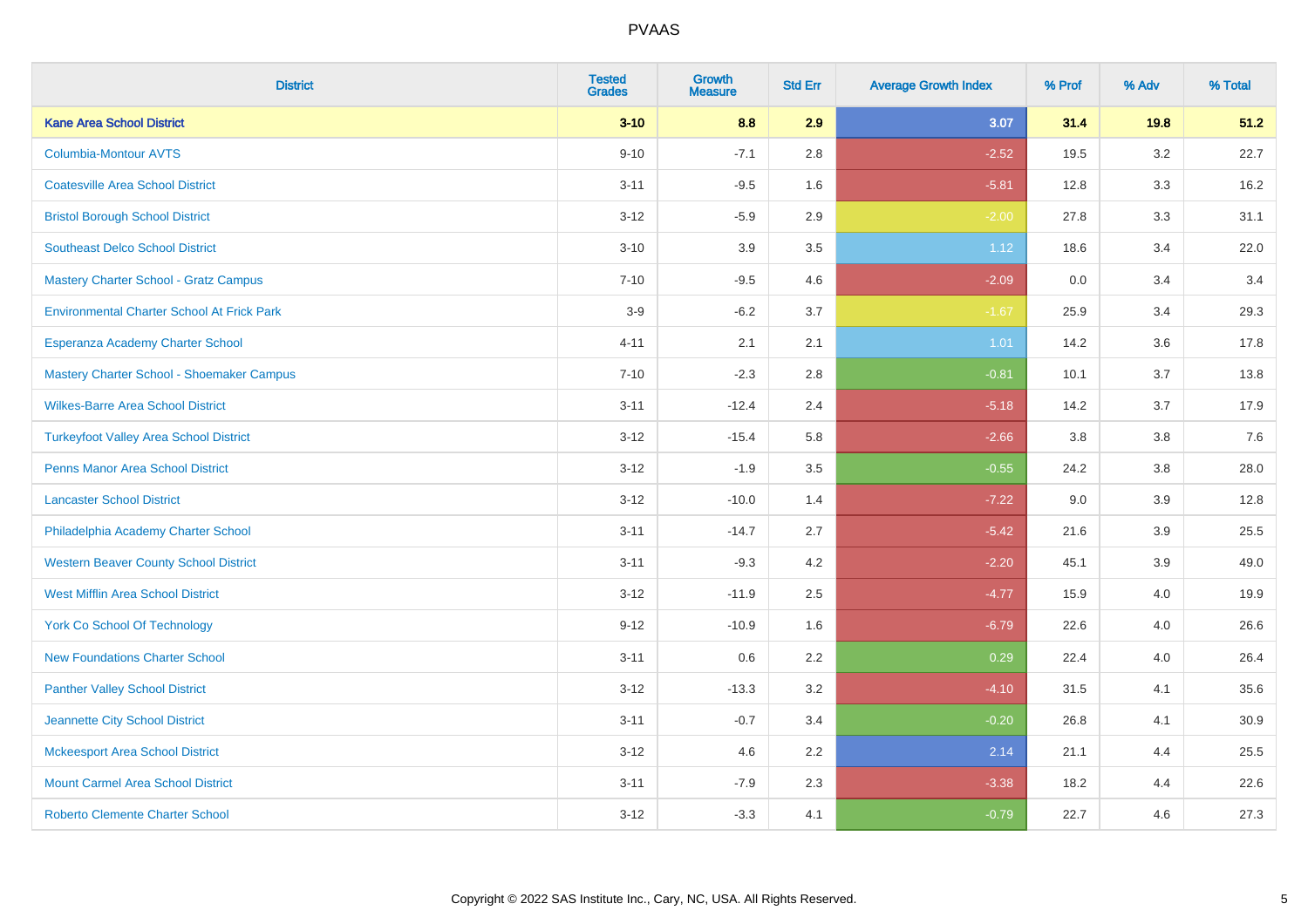| <b>District</b>                            | <b>Tested</b><br><b>Grades</b> | <b>Growth</b><br><b>Measure</b> | <b>Std Err</b> | <b>Average Growth Index</b> | % Prof | % Adv   | % Total |
|--------------------------------------------|--------------------------------|---------------------------------|----------------|-----------------------------|--------|---------|---------|
| <b>Kane Area School District</b>           | $3 - 10$                       | 8.8                             | 2.9            | 3.07                        | 31.4   | 19.8    | 51.2    |
| Lehigh Career & Technical Institute        | $10 - 12$                      | $-0.7$                          | 6.3            | $-0.11$                     | 36.4   | 4.6     | 40.9    |
| <b>Greenville Area School District</b>     | $3 - 11$                       | $-13.2$                         | 3.0            | $-4.45$                     | 32.1   | 4.6     | 36.7    |
| <b>Bristol Township School District</b>    | $3 - 11$                       | $-7.4$                          | 1.4            | $-5.32$                     | 13.8   | 4.6     | 18.4    |
| <b>MaST Community Charter School II</b>    | $3 - 10$                       | 1.4                             | 3.0            | 0.45                        | 16.1   | 4.6     | 20.7    |
| <b>Bethlehem-Center School District</b>    | $3 - 10$                       | 2.1                             | 3.5            | 0.59                        | 32.3   | 4.6     | 36.9    |
| <b>Muhlenberg School District</b>          | $3 - 10$                       | $-17.8$                         | 1.9            | $-9.34$                     | 12.4   | 4.6     | 17.0    |
| Insight PA Cyber Charter School            | $3 - 11$                       | $-9.4$                          | 5.8            | $-1.62$                     | 25.6   | 4.6     | 30.2    |
| <b>Cameron County School District</b>      | $3 - 12$                       | $-5.0$                          | 4.4            | $-1.12$                     | 34.9   | 4.8     | 39.7    |
| <b>Susq-Cyber Charter School</b>           | $9 - 11$                       | $-3.2$                          | 5.8            | $-0.54$                     | 23.8   | 4.8     | 28.6    |
| <b>Northeast Bradford School District</b>  | $3 - 10$                       | $-5.0$                          | 3.7            | $-1.35$                     | 30.6   | 4.8     | 35.5    |
| Jamestown Area School District             | $3 - 11$                       | $-9.5$                          | 4.1            | $-2.33$                     | 41.5   | 4.9     | 46.3    |
| Southern Huntingdon County School District | $3 - 11$                       | $-5.9$                          | 3.4            | $-1.76$                     | 32.8   | 4.9     | 37.7    |
| <b>Leechburg Area School District</b>      | $3 - 11$                       | 7.0                             | 3.9            | 1.79                        | 37.7   | 4.9     | 42.6    |
| <b>Connellsville Area School District</b>  | $3 - 11$                       | $-5.3$                          | 2.0            | $-2.67$                     | 24.2   | 5.0     | 29.1    |
| <b>Sharon City School District</b>         | $3 - 11$                       | $-6.5$                          | 2.3            | $-2.79$                     | 13.1   | $5.0\,$ | 18.1    |
| <b>Moniteau School District</b>            | $3 - 11$                       | $-11.8$                         | 2.9            | $-4.07$                     | 22.6   | 5.0     | 27.6    |
| <b>Conemaugh Valley School District</b>    | $3 - 12$                       | $-6.3$                          | 4.1            | $-1.54$                     | 23.7   | 5.1     | 28.8    |
| <b>Williams Valley School District</b>     | $3 - 11$                       | 2.6                             | 3.7            | 0.69                        | 17.0   | 5.1     | 22.0    |
| <b>Carlynton School District</b>           | $3 - 11$                       | $-2.0$                          | 3.2            | $-0.62$                     | 27.9   | 5.2     | 33.1    |
| <b>Dunmore School District</b>             | $3 - 11$                       | $-12.2$                         | 2.7            | $-4.51$                     | 15.0   | 5.3     | 20.4    |
| Salisbury-Elk Lick School District         | $3 - 11$                       | $-8.4$                          | 5.8            | $-1.45$                     | 33.3   | 5.6     | 38.9    |
| Ambridge Area School District              | $3 - 12$                       | $-19.4$                         | 2.5            | $-7.64$                     | 23.2   | 5.6     | 28.9    |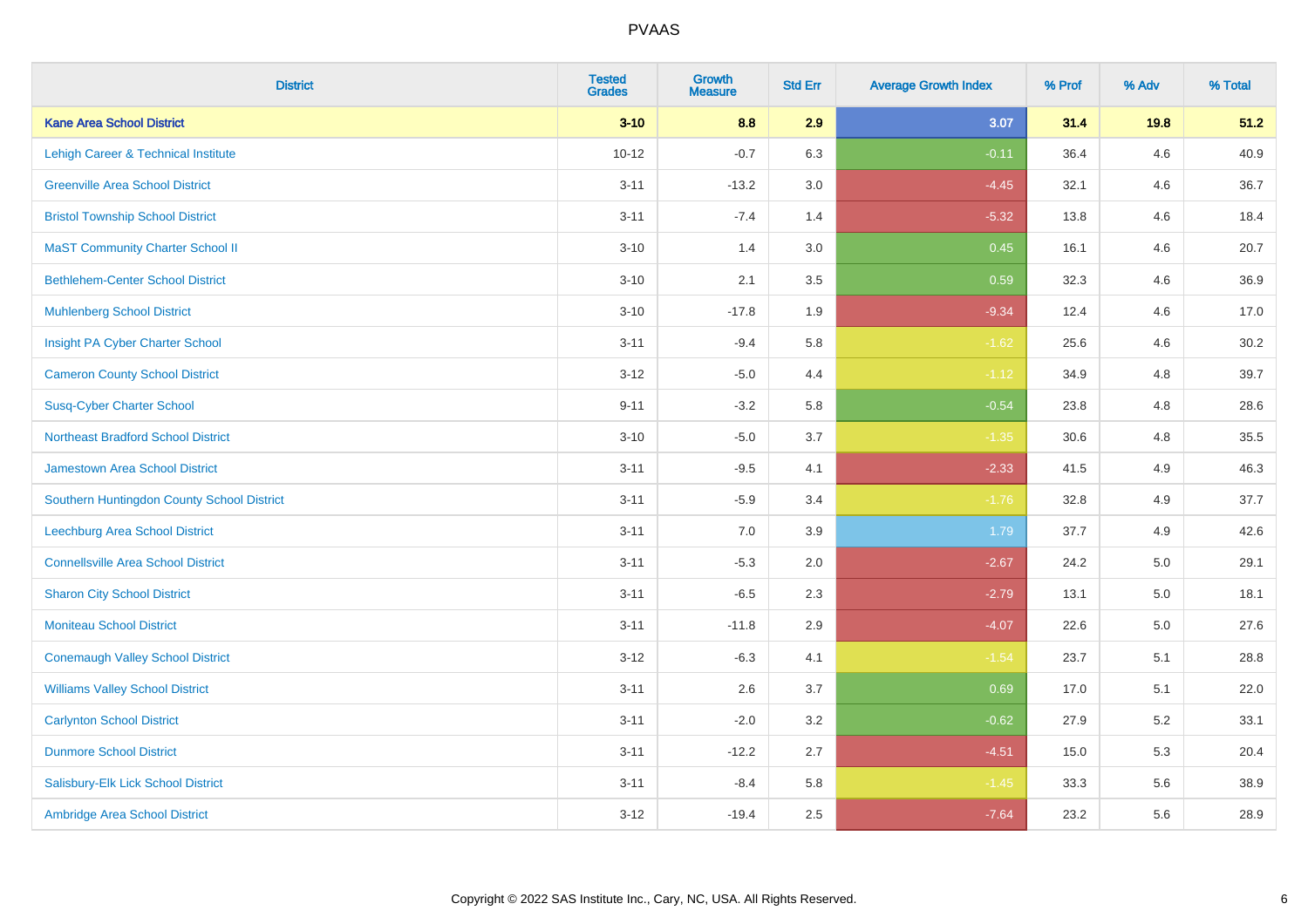| <b>District</b>                                | <b>Tested</b><br><b>Grades</b> | Growth<br><b>Measure</b> | <b>Std Err</b> | <b>Average Growth Index</b> | % Prof | % Adv   | % Total  |
|------------------------------------------------|--------------------------------|--------------------------|----------------|-----------------------------|--------|---------|----------|
| <b>Kane Area School District</b>               | $3 - 10$                       | 8.8                      | 2.9            | 3.07                        | 31.4   | 19.8    | 51.2     |
| Lehigh Valley Charter High School For The Arts | $9 - 10$                       | $-11.8$                  | 2.5            | $-4.76$                     | 28.9   | 5.7     | 34.6     |
| <b>Ligonier Valley School District</b>         | $3 - 11$                       | $-10.8$                  | 3.1            | $-3.43$                     | 34.1   | 5.8     | 39.9     |
| Meyersdale Area School District                | $3 - 11$                       | $-16.1$                  | 3.3            | $-4.94$                     | 20.3   | 5.8     | 26.1     |
| <b>Mount Union Area School District</b>        | $3 - 10$                       | $-2.5$                   | 2.8            | $-0.89$                     | 19.8   | 5.8     | 25.6     |
| <b>Mcguffey School District</b>                | $3 - 11$                       | $-12.1$                  | 3.0            | $-4.06$                     | 12.8   | 5.9     | 18.6     |
| <b>Commodore Perry School District</b>         | $3 - 11$                       | $-10.4$                  | 4.5            | $-2.30$                     | 29.4   | 5.9     | 35.3     |
| <b>Franklin Area School District</b>           | $3 - 11$                       | $-3.7$                   | 2.6            | $-1.43$                     | 30.5   | 5.9     | 36.4     |
| <b>Reading School District</b>                 | $3 - 11$                       | 4.3                      | 1.2            | 3.71                        | 16.8   | 6.0     | 22.8     |
| Jim Thorpe Area School District                | $3 - 11$                       | $-10.9$                  | 2.4            | $-4.48$                     | 19.5   | 6.0     | 25.5     |
| <b>Fairfield Area School District</b>          | $3 - 11$                       | $-0.5$                   | 3.6            | $-0.13$                     | 43.9   | 6.1     | $50.0\,$ |
| <b>Derry Area School District</b>              | $3 - 11$                       | $-11.8$                  | 2.6            | $-4.53$                     | 34.8   | 6.1     | 40.9     |
| Jefferson-Morgan School District               | $3 - 10$                       | $-12.0$                  | 3.9            | $-3.09$                     | 28.6   | 6.1     | 34.7     |
| Pennsylvania Distance Learning Charter School  | $3 - 12$                       | 6.8                      | 3.4            | 1.99                        | 19.8   | 6.2     | 25.9     |
| <b>Hanover Public School District</b>          | $3 - 11$                       | $-12.4$                  | 2.7            | $-4.50$                     | 22.7   | 6.2     | 28.9     |
| <b>Pottstown School District</b>               | $3-12$                         | 2.0                      | 2.2            | 0.88                        | 19.4   | $6.2\,$ | 25.6     |
| <b>Lebanon School District</b>                 | $3 - 11$                       | $-1.2$                   | 1.9            | $-0.63$                     | 15.2   | 6.4     | 21.6     |
| <b>Interboro School District</b>               | $3 - 12$                       | $-8.4$                   | 2.0            | $-4.27$                     | 27.6   | 6.4     | 34.1     |
| Philadelphia City School District              | $3-12$                         | $-7.8$                   | 0.6            | $-13.43$                    | 16.4   | 6.5     | 22.9     |
| <b>Pittsburgh School District</b>              | $3 - 11$                       | $-13.0$                  | 1.1            | $-12.25$                    | 16.1   | 6.5     | 22.6     |
| <b>Fannett-Metal School District</b>           | $3 - 11$                       | $-22.3$                  | 4.8            | $-4.65$                     | 16.4   | 6.6     | 23.0     |
| <b>Chartiers-Houston School District</b>       | $3 - 10$                       | $-16.5$                  | 3.5            | $-4.79$                     | 26.3   | 6.6     | 32.9     |
| <b>Erie City School District</b>               | $3 - 12$                       | $-4.5$                   | 1.4            | $-3.09$                     | 13.4   | 6.7     | 20.1     |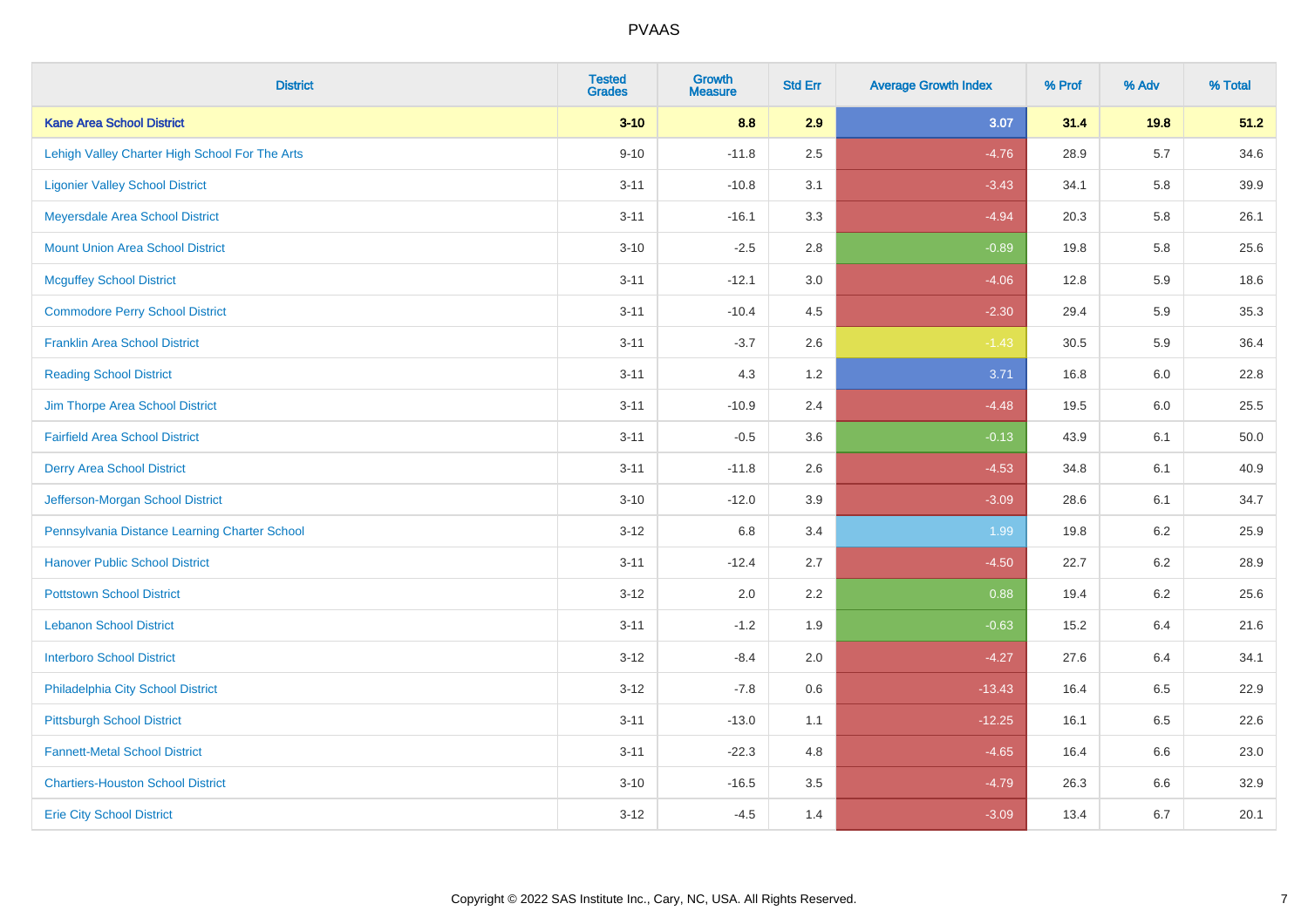| <b>District</b>                               | <b>Tested</b><br><b>Grades</b> | <b>Growth</b><br><b>Measure</b> | <b>Std Err</b> | <b>Average Growth Index</b> | % Prof | % Adv | % Total |
|-----------------------------------------------|--------------------------------|---------------------------------|----------------|-----------------------------|--------|-------|---------|
| <b>Kane Area School District</b>              | $3 - 10$                       | 8.8                             | 2.9            | 3.07                        | 31.4   | 19.8  | 51.2    |
| <b>Northern Lebanon School District</b>       | $3 - 11$                       | $-0.7$                          | 2.3            | $-0.29$                     | 18.8   | 6.8   | 25.6    |
| <b>Northgate School District</b>              | $3 - 11$                       | $-3.0$                          | 3.4            | $-0.85$                     | 35.6   | 6.8   | 42.4    |
| <b>Titusville Area School District</b>        | $3 - 11$                       | $-5.0$                          | 2.5            | $-1.98$                     | 26.5   | 6.8   | 33.3    |
| <b>Tidioute Community Charter School</b>      | $3 - 11$                       | 0.8                             | 4.4            | 0.19                        | 18.1   | 6.9   | 25.0    |
| <b>Penn Hills School District</b>             | $3 - 11$                       | 0.0                             | 2.4            | 0.02                        | 18.4   | 7.1   | 25.6    |
| Hope For Hyndman Charter School               | $3 - 11$                       | 5.1                             | 5.8            | 0.88                        | 14.3   | 7.1   | 21.4    |
| <b>William Penn School District</b>           | $3 - 12$                       | 7.0                             | 1.9            | 3.61                        | 14.0   | 7.2   | 21.3    |
| <b>Avella Area School District</b>            | $3-12$                         | 1.6                             | 4.7            | 0.34                        | 34.8   | 7.2   | 42.0    |
| <b>Uniontown Area School District</b>         | $3 - 11$                       | $-2.8$                          | 3.1            | $-0.91$                     | 31.7   | 7.3   | 39.0    |
| <b>East Allegheny School District</b>         | $3 - 11$                       | $-6.4$                          | 3.0            | $-2.11$                     | 21.0   | 7.4   | 28.4    |
| <b>Central Cambria School District</b>        | $3 - 11$                       | $-12.7$                         | 2.3            | $-5.61$                     | 19.4   | 7.4   | 26.9    |
| <b>Scranton School District</b>               | $3 - 12$                       | $-10.1$                         | 2.5            | $-4.04$                     | 20.0   | 7.7   | 27.7    |
| Lehigh Valley Academy Regional Charter School | $3 - 11$                       | $-5.9$                          | 3.0            | $-1.98$                     | 20.0   | 7.7   | 27.7    |
| <b>Blacklick Valley School District</b>       | $3 - 11$                       | $-0.9$                          | 3.9            | $-0.23$                     | 7.7    | 7.7   | 15.4    |
| <b>Sullivan County School District</b>        | $3 - 10$                       | 2.5                             | 4.3            | 0.58                        | 43.6   | 7.7   | 51.3    |
| <b>Governor Mifflin School District</b>       | $3 - 11$                       | $-4.4$                          | 1.6            | $-2.69$                     | 30.3   | 7.7   | 38.0    |
| <b>Riverview School District</b>              | $3 - 11$                       | $-13.0$                         | 4.0            | $-3.29$                     | 43.1   | 7.8   | 51.0    |
| <b>Pottsville Area School District</b>        | $3-12$                         | $-4.9$                          | 2.1            | $-2.36$                     | 21.8   | 7.9   | 29.6    |
| <b>Ferndale Area School District</b>          | $3 - 10$                       | $-1.1$                          | 4.1            | $-0.27$                     | 21.0   | 7.9   | 29.0    |
| <b>Mid Valley School District</b>             | $3 - 10$                       | $-11.1$                         | 2.7            | $-4.07$                     | 28.3   | 8.1   | 36.4    |
| Pennsylvania Cyber Charter School             | $3 - 11$                       | 0.6                             | 1.5            | 0.37                        | 20.8   | 8.1   | 28.9    |
| <b>Forest City Regional School District</b>   | $3 - 12$                       | $-1.2$                          | 3.6            | $-0.33$                     | 26.5   | 8.2   | 34.7    |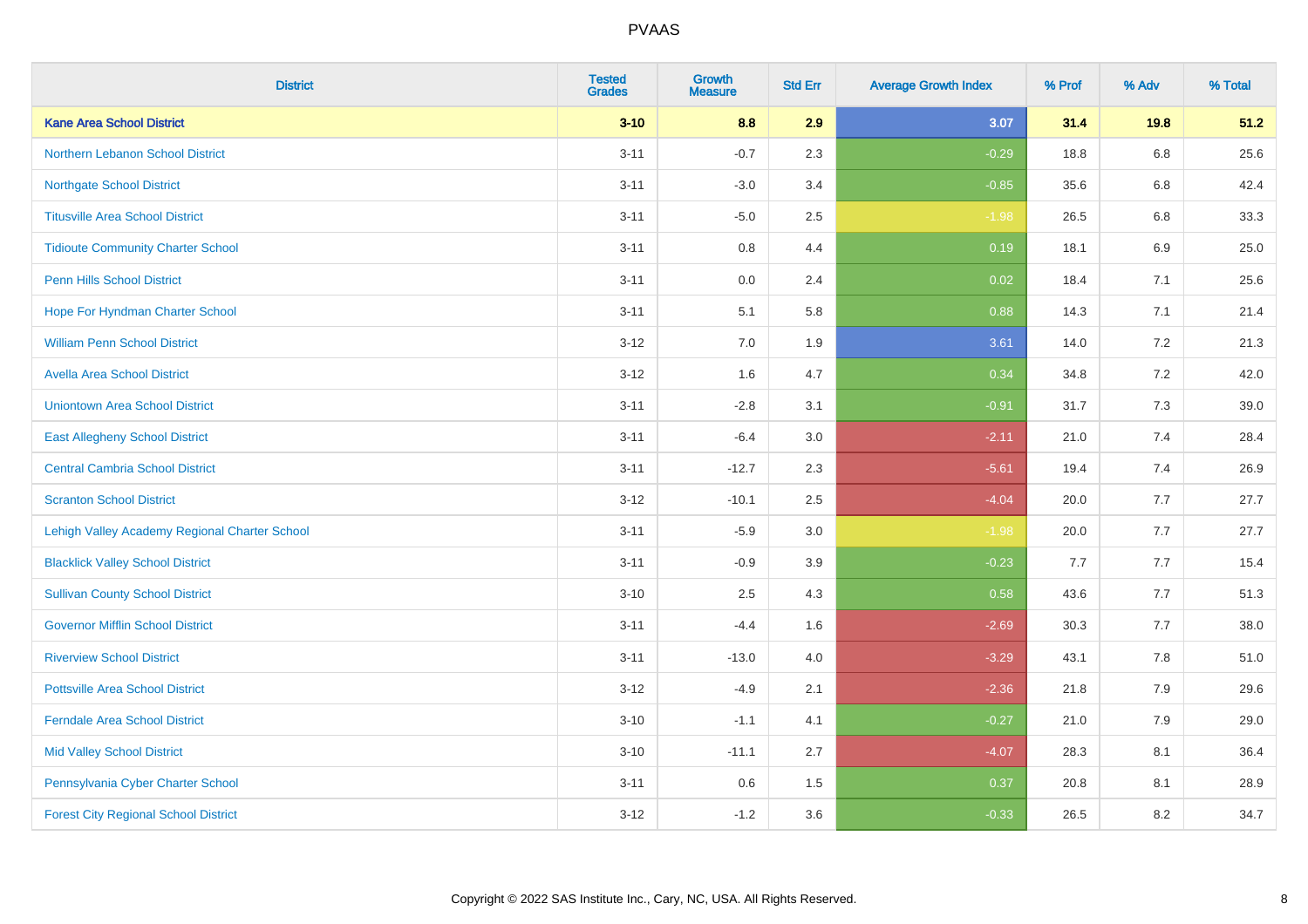| <b>District</b>                                    | <b>Tested</b><br><b>Grades</b> | <b>Growth</b><br><b>Measure</b> | <b>Std Err</b> | <b>Average Growth Index</b> | % Prof | % Adv   | % Total |
|----------------------------------------------------|--------------------------------|---------------------------------|----------------|-----------------------------|--------|---------|---------|
| <b>Kane Area School District</b>                   | $3 - 10$                       | 8.8                             | 2.9            | 3.07                        | 31.4   | $19.8$  | 51.2    |
| <b>Blairsville-Saltsburg School District</b>       | $3 - 11$                       | $-7.5$                          | 2.8            | $-2.67$                     | 20.1   | 8.2     | 28.3    |
| <b>East Lycoming School District</b>               | $3 - 11$                       | $-10.9$                         | 2.1            | $-5.08$                     | 22.5   | 8.2     | 30.8    |
| <b>Cheltenham School District</b>                  | $3 - 11$                       | $-17.6$                         | 2.0            | $-8.74$                     | 24.4   | 8.3     | 32.6    |
| <b>Freedom Area School District</b>                | $3 - 11$                       | $-6.3$                          | 3.1            | $-2.04$                     | 22.9   | 8.4     | 31.3    |
| <b>Brownsville Area School District</b>            | $3 - 12$                       | 3.9                             | 3.8            | 1.04                        | 22.0   | 8.5     | 30.5    |
| <b>Mahanoy Area School District</b>                | $3 - 10$                       | $-3.4$                          | 3.1            | $-1.07$                     | 21.4   | $8.6\,$ | 30.0    |
| <b>Mount Pleasant Area School District</b>         | $3 - 11$                       | $-5.4$                          | 2.3            | $-2.37$                     | 33.3   | 8.7     | 42.0    |
| <b>Ellwood City Area School District</b>           | $3 - 11$                       | $-12.5$                         | 3.1            | $-4.00$                     | 26.7   | 8.7     | 35.4    |
| <b>Central Dauphin School District</b>             | $3 - 11$                       | $-5.2$                          | 1.2            | $-4.24$                     | 29.3   | 8.7     | 38.0    |
| <b>Corry Area School District</b>                  | $3 - 11$                       | $-6.8$                          | 2.3            | $-3.01$                     | 24.0   | 8.8     | 32.8    |
| <b>Susquehanna Community School District</b>       | $3 - 11$                       | $-4.5$                          | 3.8            | $-1.19$                     | 31.9   | 8.8     | 40.7    |
| <b>Yough School District</b>                       | $3 - 10$                       | $-6.2$                          | 2.7            | $-2.27$                     | 28.9   | $8.8\,$ | 37.7    |
| <b>Westinghouse Arts Academy Charter School</b>    | $9 - 10$                       | $-6.0$                          | 3.3            | $-1.81$                     | 20.2   | 8.9     | 29.1    |
| <b>Lincoln Park Performing Arts Charter School</b> | $7 - 11$                       | $-14.9$                         | 2.7            | $-5.45$                     | 39.3   | 8.9     | 48.2    |
| <b>Greater Nanticoke Area School District</b>      | $3 - 12$                       | $-6.8$                          | 2.6            | $-2.58$                     | 15.2   | 8.9     | 24.1    |
| <b>Weatherly Area School District</b>              | $3 - 11$                       | $-5.8$                          | 4.0            | $-1.44$                     | 32.1   | 8.9     | 41.1    |
| <b>Hazleton Area School District</b>               | $3 - 11$                       | $6.0\,$                         | 1.6            | 3.85                        | 20.5   | 9.0     | 29.5    |
| <b>Purchase Line School District</b>               | $3 - 12$                       | 4.3                             | 3.3            | 1.30                        | 32.3   | 9.0     | 41.4    |
| <b>Reynolds School District</b>                    | $3 - 10$                       | $-3.0$                          | 3.5            | $-0.87$                     | 27.3   | 9.1     | 36.4    |
| <b>Wyoming Valley West School District</b>         | $3 - 11$                       | $-5.5$                          | 2.3            | $-2.38$                     | 22.2   | 9.2     | 31.4    |
| <b>Blue Ridge School District</b>                  | $3 - 11$                       | 8.3                             | 3.7            | 2.24                        | 29.6   | 9.3     | 38.9    |
| <b>Glendale School District</b>                    | $3 - 10$                       | 7.9                             | 3.5            | 2.25                        | 42.6   | 9.3     | 51.8    |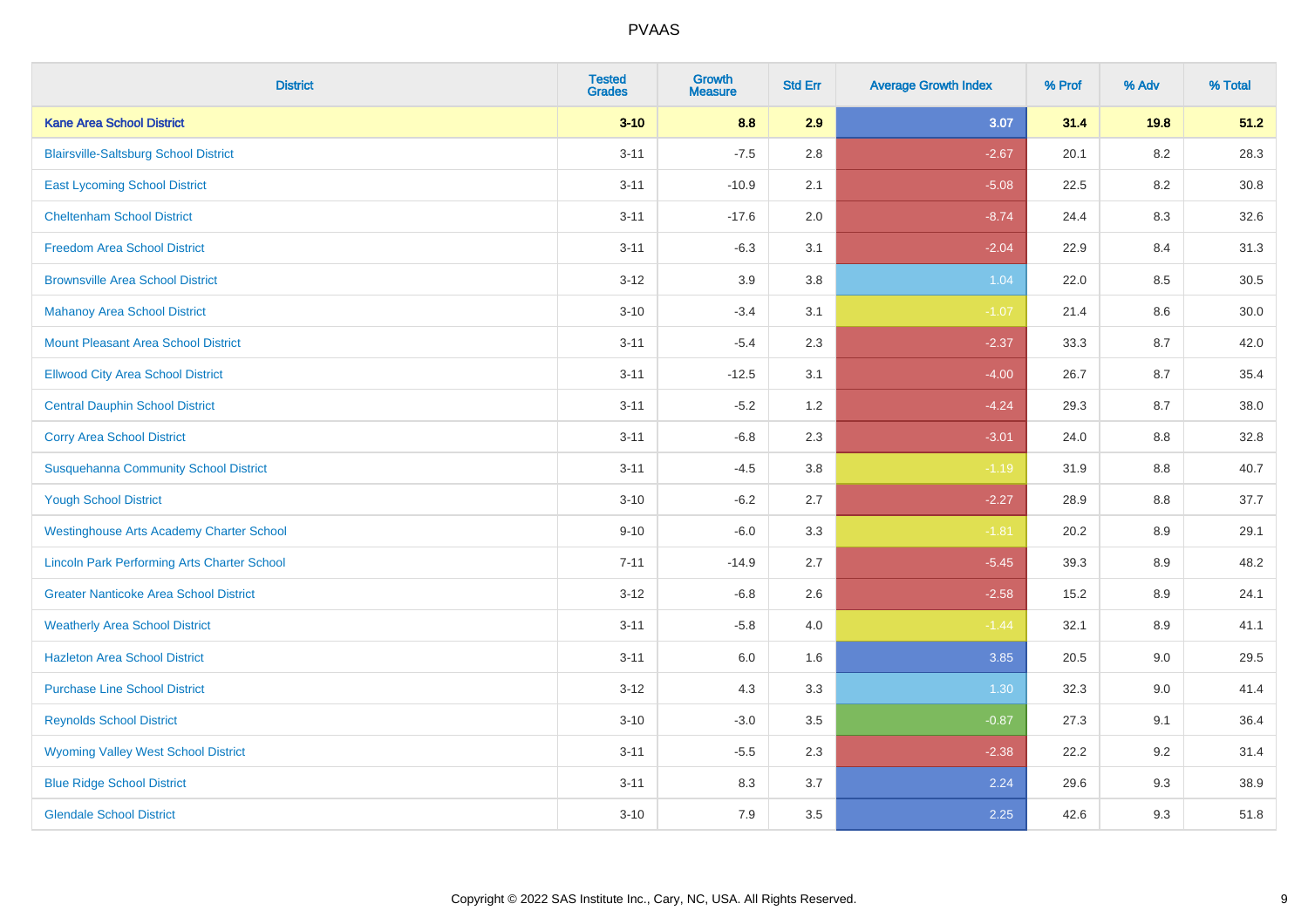| <b>District</b>                            | <b>Tested</b><br><b>Grades</b> | <b>Growth</b><br><b>Measure</b> | <b>Std Err</b> | <b>Average Growth Index</b> | % Prof | % Adv  | % Total  |
|--------------------------------------------|--------------------------------|---------------------------------|----------------|-----------------------------|--------|--------|----------|
| <b>Kane Area School District</b>           | $3 - 10$                       | 8.8                             | 2.9            | 3.07                        | 31.4   | $19.8$ | 51.2     |
| Juniata Valley School District             | $3 - 11$                       | 1.6                             | 3.2            | 0.51                        | 23.1   | 9.4    | 32.5     |
| <b>Apollo-Ridge School District</b>        | $3 - 12$                       | 9.5                             | 3.0            | 3.23                        | 34.0   | 9.4    | 43.4     |
| <b>Tri-Valley School District</b>          | $3 - 10$                       | $-2.7$                          | 3.9            | $-0.69$                     | 31.0   | 9.5    | 40.5     |
| <b>Carmichaels Area School District</b>    | $3 - 10$                       | $-7.0$                          | 3.1            | $-2.30$                     | 17.8   | 9.6    | 27.4     |
| <b>Wyoming Area School District</b>        | $3 - 10$                       | $-5.5$                          | 2.5            | $-2.21$                     | 32.0   | 9.6    | 41.6     |
| <b>West Middlesex Area School District</b> | $3 - 10$                       | $-7.4$                          | 3.5            | $-2.11$                     | 32.0   | 9.6    | 41.6     |
| <b>Minersville Area School District</b>    | $3 - 11$                       | $-2.9$                          | 3.4            | $-0.86$                     | 27.4   | 9.7    | 37.1     |
| <b>Southeastern Greene School District</b> | $3 - 10$                       | $-2.3$                          | 4.4            | $-0.53$                     | 29.0   | 9.7    | 38.7     |
| <b>Warren County School District</b>       | $3 - 11$                       | $-0.1$                          | 1.6            | $-0.06$                     | 26.7   | 9.7    | 36.4     |
| <b>Cranberry Area School District</b>      | $3 - 12$                       | $-0.9$                          | 3.1            | $-0.29$                     | 25.5   | 9.7    | 35.2     |
| <b>Conneaut School District</b>            | $3 - 12$                       | $-2.3$                          | 2.6            | $-0.91$                     | 27.4   | 9.7    | 37.1     |
| <b>Central Fulton School District</b>      | $3 - 11$                       | $-13.3$                         | $3.2\,$        | $-4.20$                     | 18.1   | 9.7    | 27.8     |
| <b>Shamokin Area School District</b>       | $3 - 11$                       | $-2.6$                          | 2.5            | $-1.06$                     | 19.6   | 9.8    | 29.3     |
| <b>Trinity Area School District</b>        | $3 - 11$                       | $-8.7$                          | 1.8            | $-4.87$                     | 20.9   | 9.8    | $30.8\,$ |
| <b>Deer Lakes School District</b>          | $3 - 11$                       | $-10.0$                         | 2.5            | $-4.02$                     | 27.7   | 9.9    | 37.6     |
| <b>Towanda Area School District</b>        | $3 - 11$                       | $-4.0$                          | 2.6            | $-1.52$                     | 24.8   | 9.9    | 34.8     |
| <b>Steel Valley School District</b>        | $3 - 11$                       | 11.1                            | 3.3            | 3.33                        | 34.8   | 10.1   | 44.9     |
| <b>Windber Area School District</b>        | $3 - 11$                       | $-11.9$                         | 3.0            | $-3.94$                     | 41.0   | 10.3   | 51.3     |
| <b>Forbes Road School District</b>         | $3 - 11$                       | $-11.5$                         | 4.7            | $-2.43$                     | 23.1   | 10.3   | 33.3     |
| <b>Pottsgrove School District</b>          | $3 - 11$                       | $-5.5$                          | 2.0            | $-2.78$                     | 28.6   | 10.3   | 38.8     |
| Southern Tioga School District             | $3 - 11$                       | $-0.1$                          | 2.8            | $-0.03$                     | 26.3   | 10.3   | 36.6     |
| <b>Forest Hills School District</b>        | $3 - 11$                       | 1.8                             | 2.5            | 0.71                        | 28.8   | 10.3   | 39.1     |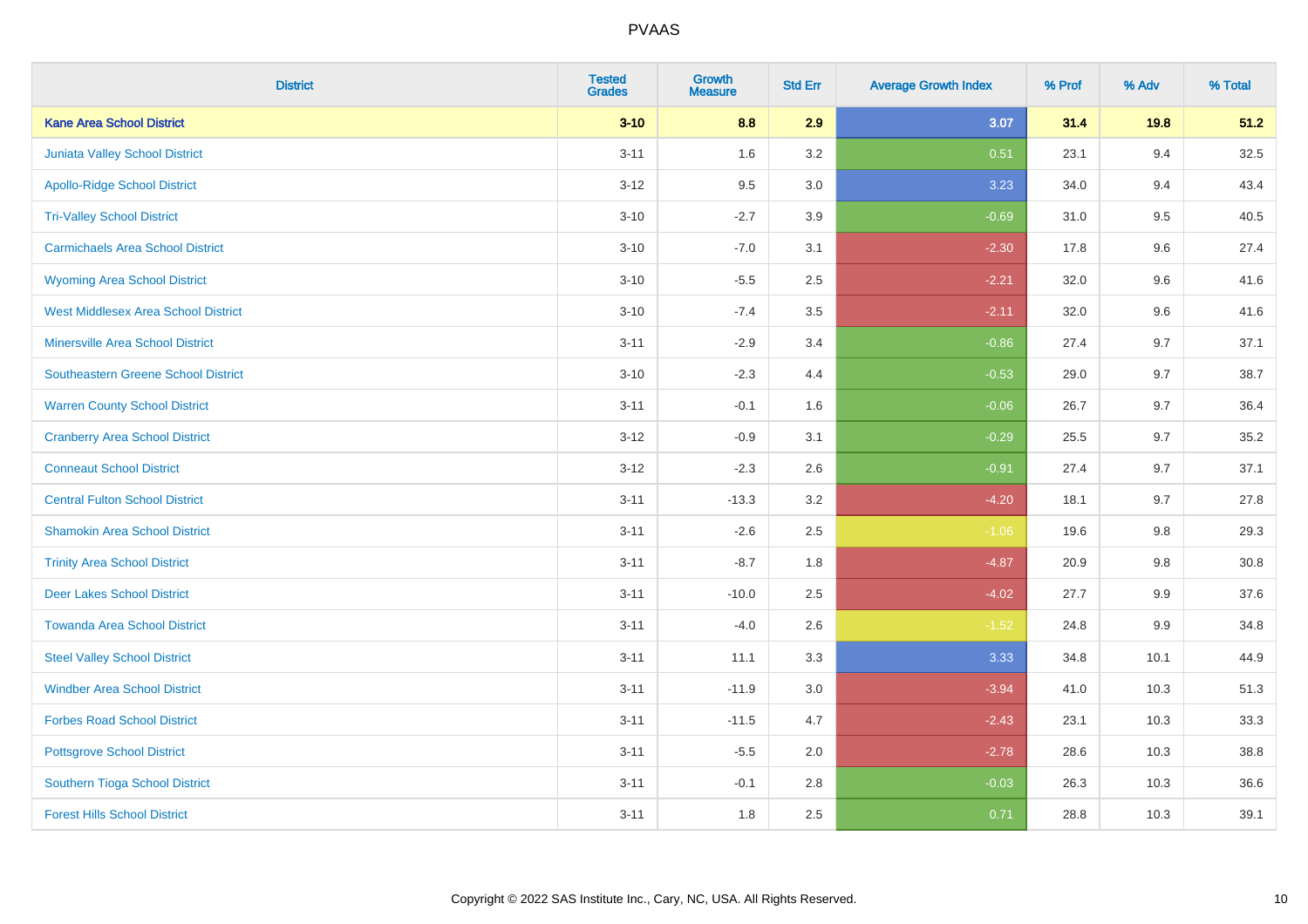| <b>District</b>                           | <b>Tested</b><br><b>Grades</b> | <b>Growth</b><br><b>Measure</b> | <b>Std Err</b> | <b>Average Growth Index</b> | % Prof | % Adv | % Total |
|-------------------------------------------|--------------------------------|---------------------------------|----------------|-----------------------------|--------|-------|---------|
| <b>Kane Area School District</b>          | $3 - 10$                       | 8.8                             | 2.9            | 3.07                        | 31.4   | 19.8  | 51.2    |
| <b>Millersburg Area School District</b>   | $3 - 11$                       | $-6.6$                          | 3.4            | $-1.92$                     | 24.1   | 10.3  | 34.5    |
| <b>Pleasant Valley School District</b>    | $3 - 11$                       | $-3.3$                          | 1.8            | $-1.80$                     | 28.5   | 10.4  | 39.0    |
| <b>Bucks County Technical High School</b> | $9 - 10$                       | $-2.9$                          | 2.2            | $-1.29$                     | 27.7   | 10.4  | 38.2    |
| <b>Union School District</b>              | $3-12$                         | 2.5                             | 3.7            | 0.69                        | 17.9   | 10.4  | 28.4    |
| <b>Newport School District</b>            | $3 - 12$                       | 3.8                             | 3.3            | 1.17                        | 38.8   | 10.4  | 49.2    |
| <b>Highlands School District</b>          | $3 - 11$                       | $-1.3$                          | 2.3            | $-0.55$                     | 32.6   | 10.5  | 43.0    |
| <b>Williamsport Area School District</b>  | $3 - 11$                       | $-11.7$                         | 1.4            | $-8.29$                     | 18.2   | 10.5  | 28.7    |
| <b>Monessen City School District</b>      | $3 - 10$                       | $-3.9$                          | 5.6            | $-0.69$                     | 21.0   | 10.5  | 31.6    |
| <b>Otto-Eldred School District</b>        | $3 - 11$                       | $-0.5$                          | 3.5            | $-0.13$                     | 35.8   | 10.5  | 46.3    |
| <b>Mohawk Area School District</b>        | $3 - 11$                       | $-10.5$                         | 2.8            | $-3.75$                     | 35.1   | 10.6  | 45.7    |
| <b>Redbank Valley School District</b>     | $3 - 11$                       | $-7.5$                          | 3.1            | $-2.41$                     | 12.4   | 10.6  | 23.1    |
| <b>Ridley School District</b>             | $3 - 12$                       | 0.3                             | 1.6            | 0.21                        | 32.0   | 10.7  | 42.6    |
| <b>Bensalem Township School District</b>  | $3 - 11$                       | $1.0\,$                         | 1.6            | 0.63                        | 24.3   | 10.7  | 34.9    |
| <b>West York Area School District</b>     | $3 - 12$                       | $-9.8$                          | 2.7            | $-3.57$                     | 21.9   | 10.9  | 32.8    |
| <b>Union City Area School District</b>    | $3 - 12$                       | $-8.7$                          | 3.3            | $-2.59$                     | 29.7   | 10.9  | 40.6    |
| <b>Chestnut Ridge School District</b>     | $3 - 12$                       | 4.0                             | 2.9            | 1.38                        | 33.2   | 11.0  | 44.2    |
| <b>Butler Area School District</b>        | $3 - 11$                       | $-14.1$                         | 1.5            | $-9.60$                     | 26.4   | 11.1  | 37.5    |
| <b>Dauphin County Technical School</b>    | $9 - 11$                       | $-3.9$                          | 2.3            | $-1.67$                     | 18.3   | 11.1  | 29.3    |
| <b>Keystone Oaks School District</b>      | $3 - 11$                       | $-7.2$                          | 2.3            | $-3.14$                     | 30.0   | 11.1  | 41.0    |
| <b>New Brighton Area School District</b>  | $3 - 11$                       | $-2.1$                          | 3.2            | $-0.65$                     | 31.5   | 11.1  | 42.6    |
| <b>Marion Center Area School District</b> | $3 - 10$                       | $0.8\,$                         | 2.9            | 0.27                        | 23.3   | 11.1  | 34.4    |
| <b>Northern Potter School District</b>    | $3-12$                         | 6.8                             | 4.6            | 1.48                        | 30.6   | 11.1  | 41.7    |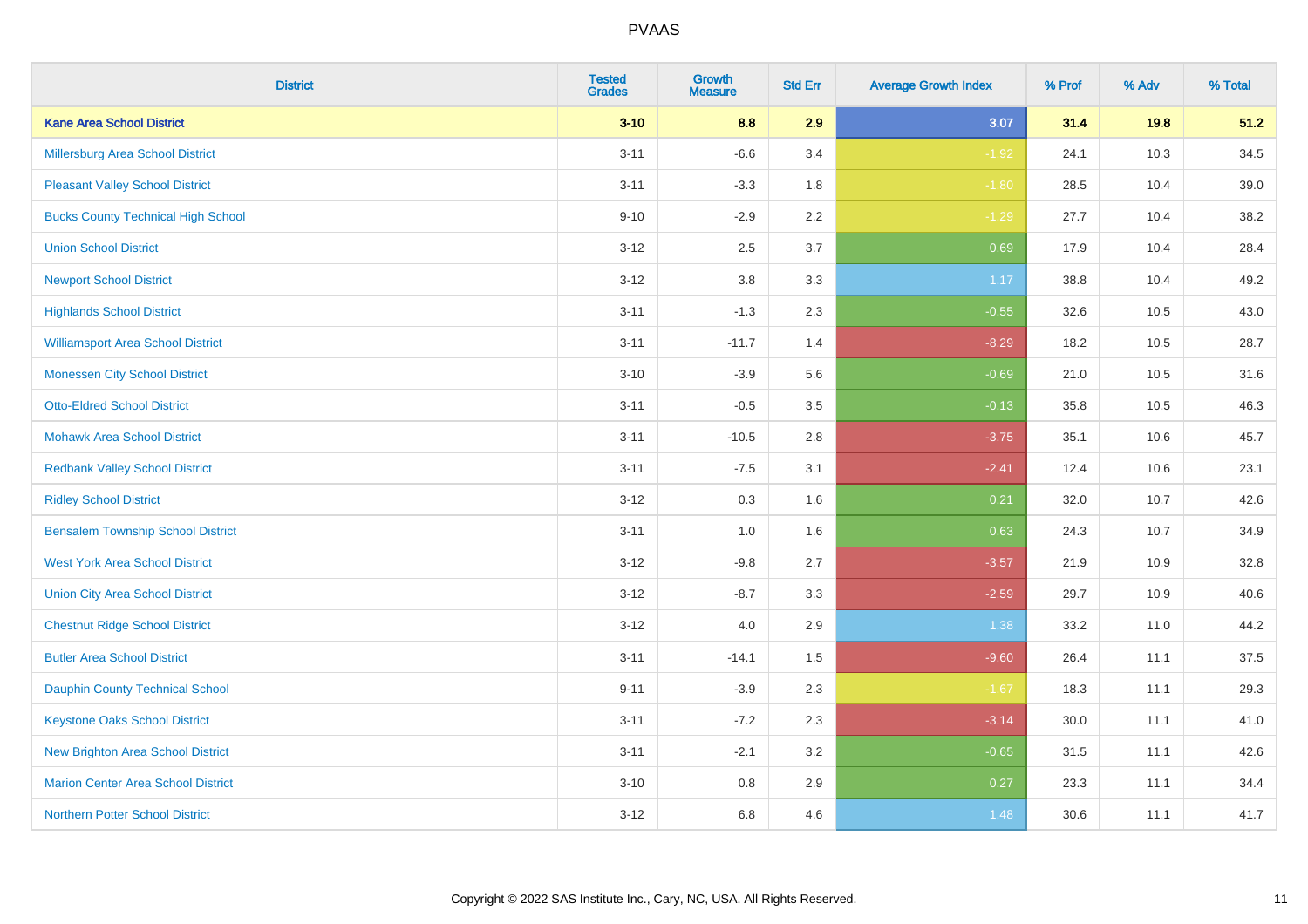| <b>District</b>                               | <b>Tested</b><br><b>Grades</b> | <b>Growth</b><br><b>Measure</b> | <b>Std Err</b> | <b>Average Growth Index</b> | % Prof | % Adv | % Total |
|-----------------------------------------------|--------------------------------|---------------------------------|----------------|-----------------------------|--------|-------|---------|
| <b>Kane Area School District</b>              | $3 - 10$                       | 8.8                             | 2.9            | 3.07                        | 31.4   | 19.8  | 51.2    |
| Catasauqua Area School District               | $3 - 12$                       | $-7.3$                          | 2.8            | $-2.58$                     | 27.1   | 11.2  | 38.3    |
| <b>Milton Area School District</b>            | $3 - 11$                       | $-10.1$                         | 2.5            | $-4.04$                     | 23.0   | 11.3  | 34.2    |
| <b>Bethlehem Area School District</b>         | $3 - 11$                       | $-4.5$                          | 1.1            | $-3.91$                     | 20.4   | 11.3  | 31.7    |
| <b>Port Allegany School District</b>          | $3 - 11$                       | 6.5                             | 3.7            | 1.74                        | 26.4   | 11.3  | 37.7    |
| <b>Allegheny Valley School District</b>       | $3 - 11$                       | $-1.9$                          | 3.9            | $-0.48$                     | 31.8   | 11.4  | 43.2    |
| <b>Millville Area School District</b>         | $3 - 12$                       | $-5.6$                          | 4.4            | $-1.26$                     | 31.4   | 11.4  | 42.9    |
| <b>Berwick Area School District</b>           | $3 - 11$                       | $-6.9$                          | 2.4            | $-2.84$                     | 22.3   | 11.5  | 33.8    |
| <b>Eastern Lebanon County School District</b> | $3 - 11$                       | 4.0                             | 2.1            | 1.89                        | 23.5   | 11.5  | 35.0    |
| <b>Montgomery Area School District</b>        | $3 - 11$                       | $-5.8$                          | 3.2            | $-1.83$                     | 25.0   | 11.5  | 36.5    |
| Schuylkill Haven Area School District         | $3 - 11$                       | $-5.3$                          | 2.7            | $-1.96$                     | 22.2   | 11.6  | 33.8    |
| <b>Elk Lake School District</b>               | $3 - 11$                       | $-6.1$                          | 2.9            | $-2.12$                     | 26.3   | 11.6  | 37.9    |
| <b>Farrell Area School District</b>           | $3 - 11$                       | $-1.9$                          | 4.2            | $-0.44$                     | 9.3    | 11.6  | 20.9    |
| South Williamsport Area School District       | $3 - 10$                       | 0.9                             | 3.1            | 0.31                        | 38.4   | 11.6  | 50.0    |
| <b>North Schuylkill School District</b>       | $3 - 11$                       | $-4.7$                          | 2.2            | $-2.16$                     | 20.2   | 11.7  | 31.9    |
| <b>Upper Darby School District</b>            | $3 - 12$                       | 11.2                            | 1.4            | 8.28                        | 23.8   | 11.8  | 35.6    |
| <b>Mercer Area School District</b>            | $3 - 11$                       | $2.2\,$                         | 3.1            | 0.70                        | 24.4   | 11.8  | 36.2    |
| Johnsonburg Area School District              | $3 - 11$                       | 5.0                             | 3.9            | 1.27                        | 35.5   | 11.8  | 47.4    |
| <b>West Greene School District</b>            | $3 - 11$                       | $-8.1$                          | 3.9            | $-2.08$                     | 31.0   | 11.9  | 42.9    |
| <b>Union Area School District</b>             | $3 - 11$                       | $-6.5$                          | 3.8            | $-1.70$                     | 30.6   | 12.2  | 42.9    |
| <b>Lakeview School District</b>               | $3 - 11$                       | $-1.9$                          | 3.5            | $-0.53$                     | 41.5   | 12.3  | 53.8    |
| <b>Athens Area School District</b>            | $3 - 11$                       | 2.6                             | 2.3            | 1.11                        | 34.9   | 12.3  | 47.3    |
| <b>Wattsburg Area School District</b>         | $3 - 11$                       | 1.0                             | 2.7            | 0.36                        | 20.4   | 12.4  | 32.7    |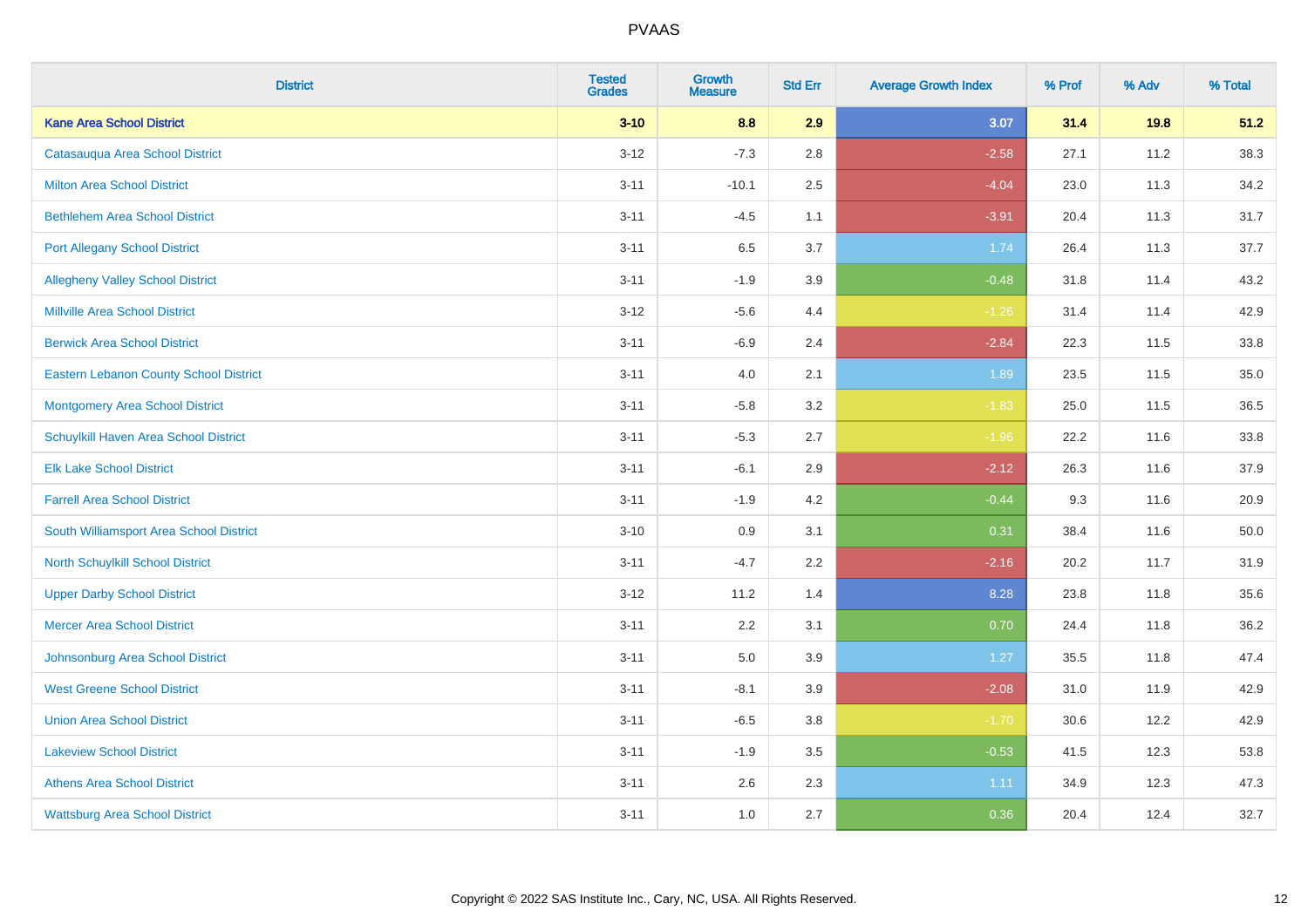| <b>District</b>                            | <b>Tested</b><br><b>Grades</b> | <b>Growth</b><br><b>Measure</b> | <b>Std Err</b> | <b>Average Growth Index</b> | % Prof | % Adv | % Total |
|--------------------------------------------|--------------------------------|---------------------------------|----------------|-----------------------------|--------|-------|---------|
| <b>Kane Area School District</b>           | $3 - 10$                       | 8.8                             | 2.9            | 3.07                        | 31.4   | 19.8  | 51.2    |
| <b>Hopewell Area School District</b>       | $3 - 11$                       | $0.8\,$                         | 2.6            | 0.31                        | 34.5   | 12.4  | 46.9    |
| <b>Centennial School District</b>          | $3 - 10$                       | 1.5                             | 1.5            | 0.98                        | 23.6   | 12.4  | 36.0    |
| East Stroudsburg Area School District      | $3 - 11$                       | $-4.9$                          | 1.4            | $-3.38$                     | 22.7   | 12.5  | 35.2    |
| <b>Moshannon Valley School District</b>    | $3 - 10$                       | $-5.1$                          | 4.6            | $-1.12$                     | 25.0   | 12.5  | 37.5    |
| <b>Greater Latrobe School District</b>     | $3 - 11$                       | $-14.1$                         | 2.0            | $-7.14$                     | 41.0   | 12.6  | 53.6    |
| <b>Salisbury Township School District</b>  | $3 - 11$                       | 5.8                             | 3.6            | 1.62                        | 24.4   | 12.6  | 37.0    |
| <b>Penn-Delco School District</b>          | $3 - 11$                       | 1.3                             | 1.8            | 0.75                        | 26.5   | 12.6  | 39.1    |
| <b>Bangor Area School District</b>         | $3 - 12$                       | $-1.2$                          | 2.0            | $-0.60$                     | 25.8   | 12.7  | 38.5    |
| <b>Elizabeth Forward School District</b>   | $3 - 11$                       | $-5.5$                          | 2.5            | $-2.25$                     | 32.2   | 12.8  | 45.0    |
| Southern Columbia Area School District     | $3 - 11$                       | $-8.5$                          | 3.0            | $-2.83$                     | 30.5   | 12.8  | 43.3    |
| <b>Wyalusing Area School District</b>      | $3 - 12$                       | 5.7                             | 3.2            | 1.78                        | 38.6   | 12.9  | 51.4    |
| <b>Big Spring School District</b>          | $3 - 11$                       | $-9.8$                          | 2.3            | $-4.32$                     | 23.6   | 12.9  | 36.5    |
| <b>Neshannock Township School District</b> | $3 - 10$                       | $-12.5$                         | 2.7            | $-4.73$                     | 29.0   | 13.0  | 42.0    |
| <b>Easton Area School District</b>         | $3 - 12$                       | 6.3                             | 1.3            | 4.91                        | 24.1   | 13.0  | 37.1    |
| Cambria Heights School District            | $3 - 10$                       | $-6.2$                          | 2.9            | $-2.11$                     | 25.0   | 13.0  | 38.0    |
| <b>Shaler Area School District</b>         | $3 - 11$                       | $-2.1$                          | 1.8            | $-1.18$                     | 32.0   | 13.0  | 45.0    |
| <b>Southern Fulton School District</b>     | $3 - 11$                       | $-5.1$                          | 4.0            | $-1.29$                     | 21.7   | 13.0  | 34.8    |
| <b>Northwest Area School District</b>      | $3 - 10$                       | $-3.2$                          | 3.3            | $-0.97$                     | 30.4   | 13.0  | 43.5    |
| Susquehanna Township School District       | $3 - 12$                       | 3.9                             | 2.7            | 1.45                        | 19.0   | 13.1  | 32.0    |
| Oil City Area School District              | $3 - 11$                       | 8.6                             | 2.4            | 3.56                        | 29.1   | 13.1  | 42.2    |
| <b>Everett Area School District</b>        | $3 - 11$                       | $-1.1$                          | 3.1            | $-0.34$                     | 34.2   | 13.2  | 47.4    |
| <b>Old Forge School District</b>           | $3 - 12$                       | $-11.3$                         | 3.1            | $-3.62$                     | 28.6   | 13.2  | 41.8    |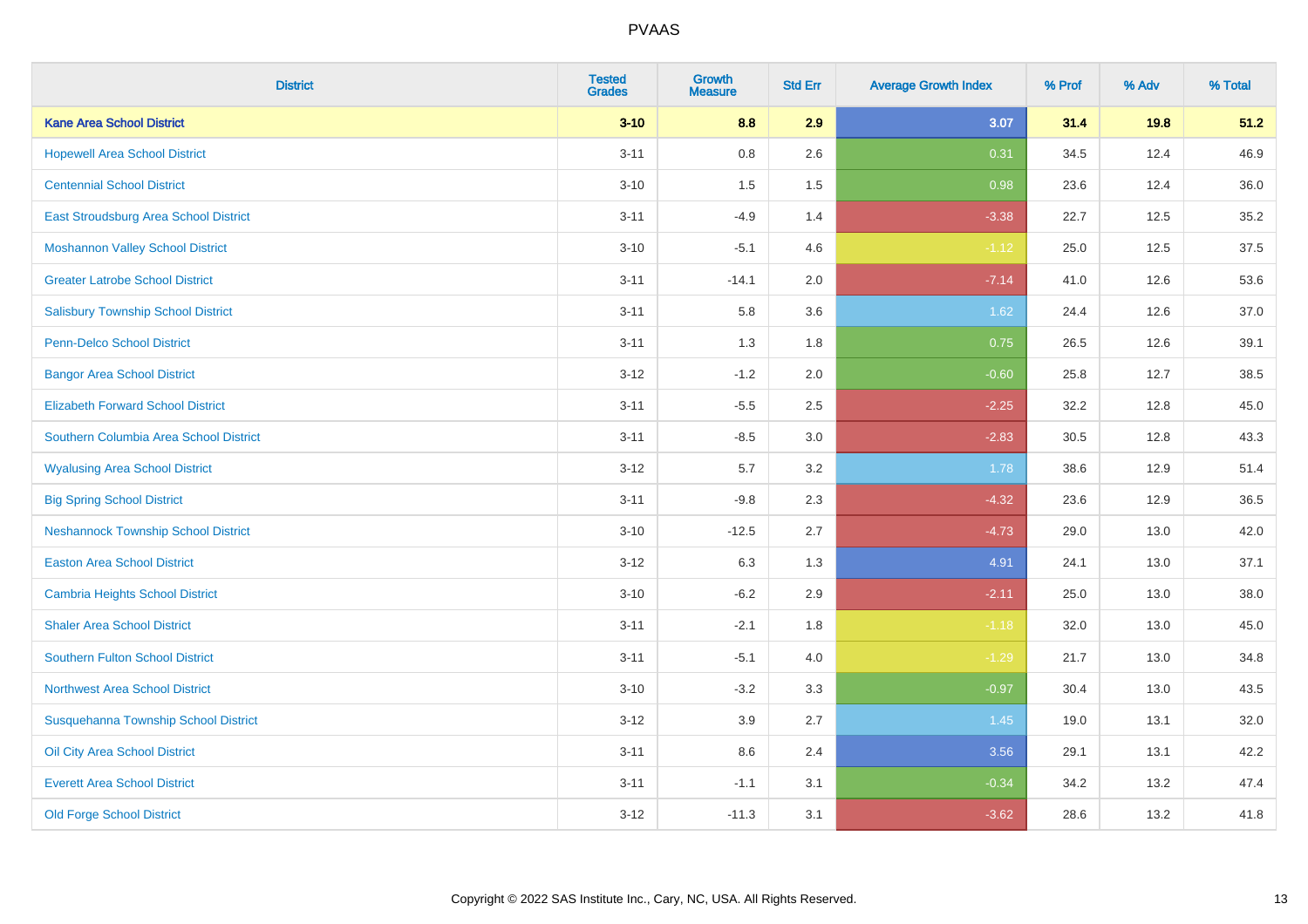| <b>District</b>                             | <b>Tested</b><br><b>Grades</b> | <b>Growth</b><br><b>Measure</b> | <b>Std Err</b> | <b>Average Growth Index</b> | % Prof | % Adv | % Total |
|---------------------------------------------|--------------------------------|---------------------------------|----------------|-----------------------------|--------|-------|---------|
| <b>Kane Area School District</b>            | $3 - 10$                       | 8.8                             | 2.9            | 3.07                        | 31.4   | 19.8  | 51.2    |
| Mifflinburg Area School District            | $3 - 11$                       | $-6.0$                          | 2.1            | $-2.87$                     | 32.7   | 13.3  | 46.0    |
| <b>Ringgold School District</b>             | $3 - 11$                       | 2.9                             | 2.2            | 1.32                        | 23.8   | 13.3  | 37.1    |
| <b>Greensburg Salem School District</b>     | $3 - 11$                       | $-6.9$                          | 2.2            | $-3.06$                     | 30.3   | 13.3  | 43.6    |
| <b>Clarion Area School District</b>         | $3 - 11$                       | 3.2                             | 3.7            | 0.88                        | 31.7   | 13.3  | 45.0    |
| <b>Wellsboro Area School District</b>       | $3 - 11$                       | $-6.3$                          | 3.0            | $-2.08$                     | 24.4   | 13.4  | 37.8    |
| <b>Jersey Shore Area School District</b>    | $3 - 11$                       | 0.7                             | 2.5            | 0.27                        | 39.3   | 13.6  | 52.9    |
| <b>Annville-Cleona School District</b>      | $3 - 12$                       | 1.1                             | 2.4            | 0.45                        | 34.8   | 13.6  | 48.5    |
| Northwestern School District                | $3 - 11$                       | $-14.6$                         | 3.2            | $-4.51$                     | 32.5   | 13.7  | 46.2    |
| <b>Brockway Area School District</b>        | $3 - 11$                       | $-0.4$                          | 3.5            | $-0.11$                     | 41.2   | 13.8  | 55.0    |
| Altoona Area School District                | $3 - 12$                       | 0.1                             | 1.5            | 0.07                        | 29.0   | 13.8  | 42.8    |
| Shenango Area School District               | $3 - 11$                       | 1.7                             | 3.2            | 0.52                        | 41.4   | 13.8  | 55.3    |
| Selinsgrove Area School District            | $3 - 12$                       | $-5.7$                          | 2.1            | $-2.74$                     | 25.4   | 13.9  | 39.2    |
| <b>Susquenita School District</b>           | $3 - 11$                       | $-5.9$                          | 2.6            | $-2.28$                     | 30.6   | 13.9  | 44.4    |
| <b>Kennett Consolidated School District</b> | $3 - 11$                       | $-10.4$                         | 1.7            | $-6.27$                     | 28.7   | 14.0  | 42.7    |
| <b>Chichester School District</b>           | $3 - 11$                       | $-1.8$                          | 4.2            | $-0.44$                     | 40.0   | 14.0  | 54.0    |
| <b>Avonworth School District</b>            | $3 - 10$                       | $-6.2$                          | 2.3            | $-2.68$                     | 35.9   | 14.1  | 50.0    |
| <b>Fort Cherry School District</b>          | $3 - 10$                       | $-0.7$                          | 3.1            | $-0.21$                     | 30.6   | 14.1  | 44.7    |
| <b>Pine Grove Area School District</b>      | $3 - 11$                       | $-1.1$                          | 3.0            | $-0.36$                     | 29.5   | 14.3  | 43.8    |
| <b>Palmerton Area School District</b>       | $3 - 11$                       | $-0.9$                          | 2.7            | $-0.34$                     | 34.3   | 14.3  | 48.6    |
| <b>Conrad Weiser Area School District</b>   | $3 - 11$                       | 7.1                             | 2.1            | 3.34                        | 28.2   | 14.4  | 42.6    |
| <b>Somerset Area School District</b>        | $3 - 11$                       | $-7.6$                          | 2.4            | $-3.17$                     | 21.0   | 14.5  | 35.5    |
| <b>Oxford Area School District</b>          | $3 - 11$                       | $-3.1$                          | 1.8            | $-1.77$                     | 27.5   | 14.5  | 42.0    |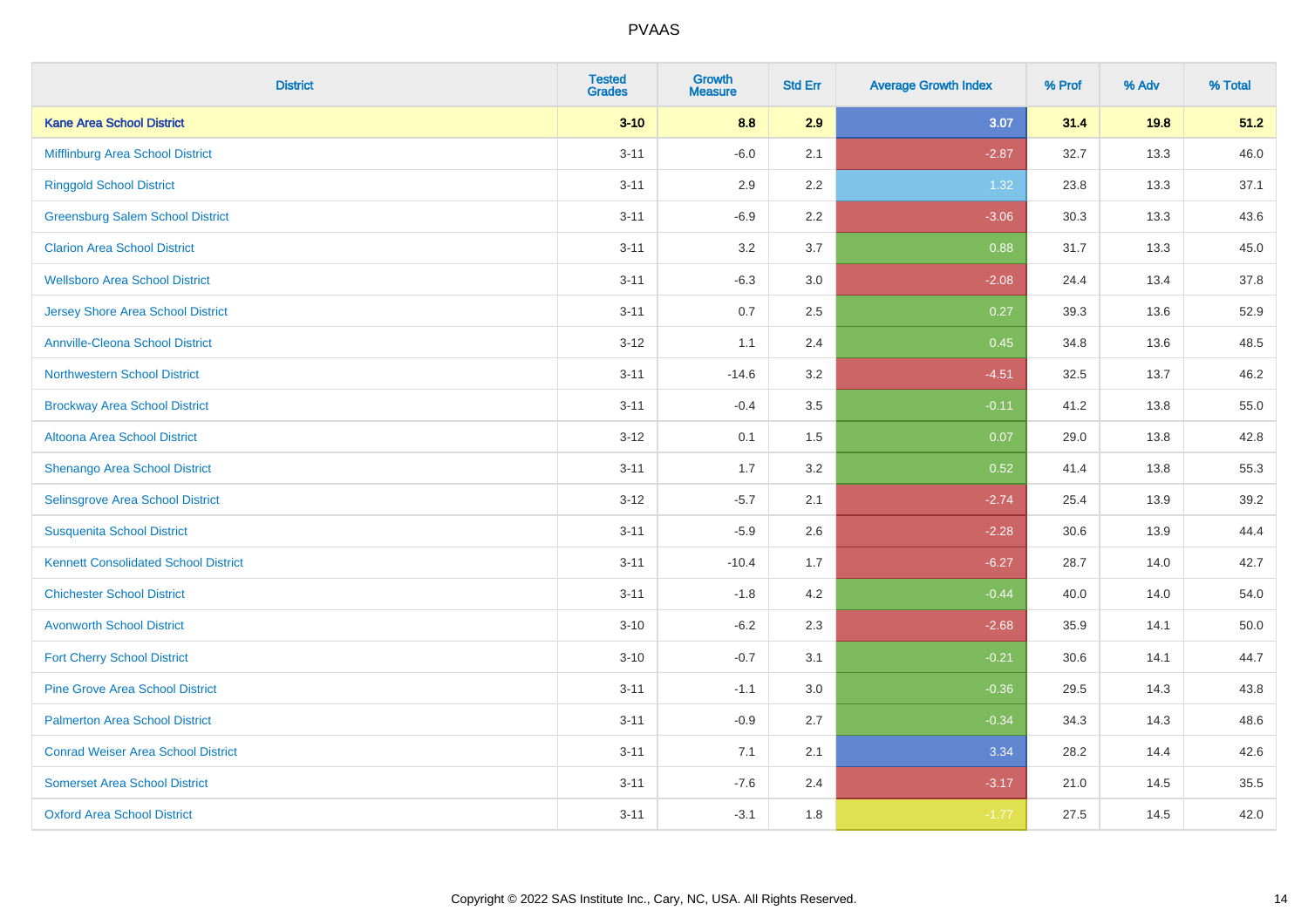| <b>District</b>                                    | <b>Tested</b><br><b>Grades</b> | <b>Growth</b><br><b>Measure</b> | <b>Std Err</b> | <b>Average Growth Index</b> | % Prof | % Adv | % Total |
|----------------------------------------------------|--------------------------------|---------------------------------|----------------|-----------------------------|--------|-------|---------|
| <b>Kane Area School District</b>                   | $3 - 10$                       | 8.8                             | 2.9            | 3.07                        | 31.4   | 19.8  | 51.2    |
| <b>Laurel Highlands School District</b>            | $3 - 11$                       | $-3.8$                          | 2.3            | $-1.63$                     | 20.9   | 14.6  | 35.4    |
| <b>Wilson Area School District</b>                 | $3 - 11$                       | $-0.3$                          | 2.4            | $-0.12$                     | 35.4   | 14.6  | 50.0    |
| <b>Brookville Area School District</b>             | $3 - 11$                       | $6.8\,$                         | 3.1            | 2.19                        | 46.1   | 14.6  | 60.7    |
| <b>Kutztown Area School District</b>               | $3 - 12$                       | 9.3                             | 2.8            | 3.34                        | 38.5   | 14.6  | 53.2    |
| <b>Keystone Central School District</b>            | $3 - 11$                       | 3.6                             | 1.8            | 2.04                        | 27.1   | 14.6  | 41.8    |
| <b>Baldwin-Whitehall School District</b>           | $3 - 11$                       | $-5.5$                          | 1.9            | $-2.93$                     | 32.0   | 14.7  | 46.7    |
| <b>Westmont Hilltop School District</b>            | $3 - 11$                       | $-1.0$                          | 2.8            | $-0.36$                     | 33.3   | 14.7  | 48.0    |
| <b>Pittston Area School District</b>               | $3 - 11$                       | $-8.2$                          | 2.2            | $-3.75$                     | 26.7   | 14.8  | 41.5    |
| <b>Central Greene School District</b>              | $3 - 11$                       | $-0.4$                          | 2.5            | $-0.15$                     | 27.8   | 14.8  | 42.6    |
| <b>Solanco School District</b>                     | $3 - 11$                       | 2.2                             | 1.8            | 1.18                        | 27.2   | 15.0  | 42.3    |
| <b>Forest Area School District</b>                 | $3 - 11$                       | $-1.8$                          | 4.7            | $-0.37$                     | 18.9   | 15.1  | 34.0    |
| <b>Mifflin County School District</b>              | $3 - 11$                       | 12.3                            | 1.6            | 7.69                        | 35.1   | 15.1  | 50.3    |
| <b>Middletown Area School District</b>             | $3 - 11$                       | $-3.4$                          | 2.4            | $-1.44$                     | 34.3   | 15.2  | 49.4    |
| <b>Reach Cyber Charter School</b>                  | $3 - 11$                       | 1.4                             | 3.6            | 0.40                        | 32.9   | 15.2  | 48.1    |
| <b>Chambersburg Area School District</b>           | $3 - 11$                       | $-5.6$                          | 1.3            | $-4.42$                     | 24.2   | 15.2  | 39.4    |
| Hollidaysburg Area School District                 | $3 - 11$                       | $-2.7$                          | 1.6            | $-1.64$                     | 32.6   | 15.2  | 47.8    |
| <b>West Shore School District</b>                  | $3 - 12$                       | 2.2                             | 1.3            | 1.68                        | 31.8   | 15.2  | 47.1    |
| <b>Southmoreland School District</b>               | $3 - 11$                       | $-12.5$                         | 3.1            | $-4.04$                     | 33.3   | 15.5  | 48.8    |
| <b>Hamburg Area School District</b>                | $3 - 11$                       | 0.6                             | 2.4            | 0.25                        | 28.0   | 15.5  | 43.6    |
| <b>Ridgway Area School District</b>                | $3 - 11$                       | $-6.1$                          | 4.0            | $-1.53$                     | 42.2   | 15.6  | 57.8    |
| <b>Commonwealth Charter Academy Charter School</b> | $3 - 10$                       | 4.2                             | 1.6            | 2.68                        | 27.0   | 15.6  | 42.5    |
| <b>Exeter Township School District</b>             | $3 - 11$                       | $-1.0$                          | 1.7            | $-0.58$                     | 27.2   | 15.6  | 42.8    |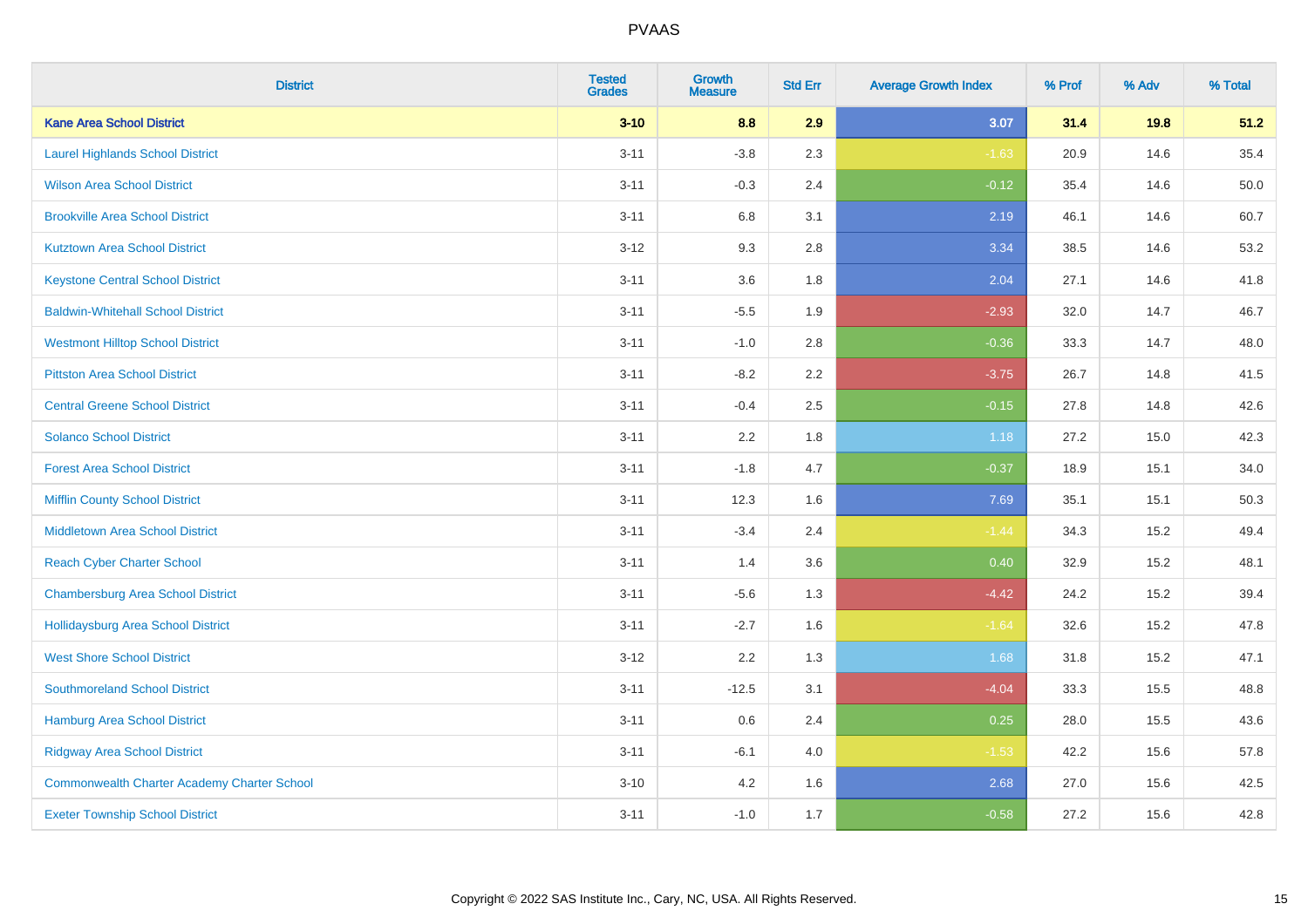| <b>District</b>                          | <b>Tested</b><br><b>Grades</b> | <b>Growth</b><br><b>Measure</b> | <b>Std Err</b> | <b>Average Growth Index</b> | % Prof | % Adv | % Total |
|------------------------------------------|--------------------------------|---------------------------------|----------------|-----------------------------|--------|-------|---------|
| <b>Kane Area School District</b>         | $3 - 10$                       | 8.8                             | 2.9            | 3.07                        | 31.4   | 19.8  | 51.2    |
| <b>General Mclane School District</b>    | $3 - 11$                       | $-10.7$                         | 2.4            | $-4.40$                     | 34.0   | 15.6  | 49.6    |
| <b>Bald Eagle Area School District</b>   | $3 - 11$                       | 7.6                             | 2.5            | 3.00                        | 31.6   | 15.6  | 47.3    |
| <b>Laurel School District</b>            | $3 - 11$                       | 13.0                            | 3.1            | 4.19                        | 30.3   | 15.7  | 46.1    |
| <b>Crawford Central School District</b>  | $3 - 11$                       | 5.7                             | 2.1            | 2.71                        | 26.4   | 15.8  | 42.1    |
| <b>Valley Grove School District</b>      | $3 - 10$                       | $-4.0$                          | 5.5            | $-0.72$                     | 68.4   | 15.8  | 84.2    |
| <b>Penn Cambria School District</b>      | $3 - 11$                       | $-4.5$                          | 2.4            | $-1.86$                     | 27.3   | 15.8  | 43.2    |
| <b>Charleroi School District</b>         | $3 - 11$                       | $-4.3$                          | 2.7            | $-1.55$                     | 22.2   | 15.9  | 38.1    |
| <b>Brentwood Borough School District</b> | $3 - 11$                       | 1.3                             | 3.0            | 0.44                        | 20.2   | 16.0  | 36.2    |
| Mechanicsburg Area School District       | $3 - 11$                       | $-5.7$                          | 1.6            | $-3.48$                     | 35.1   | 16.0  | 51.2    |
| <b>Iroquois School District</b>          | $3 - 11$                       | 13.6                            | 2.8            | 4.83                        | 33.3   | 16.0  | 49.4    |
| <b>Western Wayne School District</b>     | $3 - 11$                       | 3.6                             | 2.6            | 1.39                        | 30.8   | 16.2  | 47.0    |
| Philipsburg-Osceola Area School District | $3 - 11$                       | 4.1                             | 3.0            | 1.37                        | 22.5   | 16.2  | 38.8    |
| <b>United School District</b>            | $3 - 11$                       | 6.3                             | 3.3            | 1.89                        | 38.8   | 16.3  | 55.0    |
| <b>Collegium Charter School</b>          | $3 - 10$                       | 21.2                            | 2.6            | 8.18                        | 25.4   | 16.4  | 41.8    |
| South Middleton School District          | $3 - 11$                       | 4.4                             | 2.2            | 1.95                        | 31.1   | 16.4  | 47.5    |
| <b>Grove City Area School District</b>   | $3 - 12$                       | $-8.8$                          | 2.3            | $-3.89$                     | 25.6   | 16.4  | 42.0    |
| <b>Troy Area School District</b>         | $3 - 10$                       | $-4.7$                          | 3.2            | $-1.46$                     | 22.8   | 16.5  | 39.2    |
| <b>California Area School District</b>   | $3 - 10$                       | $-13.7$                         | 4.5            | $-3.06$                     | 41.7   | 16.7  | 58.3    |
| <b>Bradford Area School District</b>     | $3 - 12$                       | $-1.8$                          | 2.3            | $-0.79$                     | 31.2   | 16.7  | 47.9    |
| <b>Fort Leboeuf School District</b>      | $3 - 11$                       | 3.5                             | 2.2            | 1.58                        | 32.0   | 16.8  | 48.8    |
| <b>Warrior Run School District</b>       | $3 - 11$                       | 10.5                            | 2.7            | 3.86                        | 34.1   | 16.8  | 50.9    |
| Northern Tioga School District           | $3 - 12$                       | 6.8                             | 2.6            | 2.64                        | 25.0   | 16.9  | 41.9    |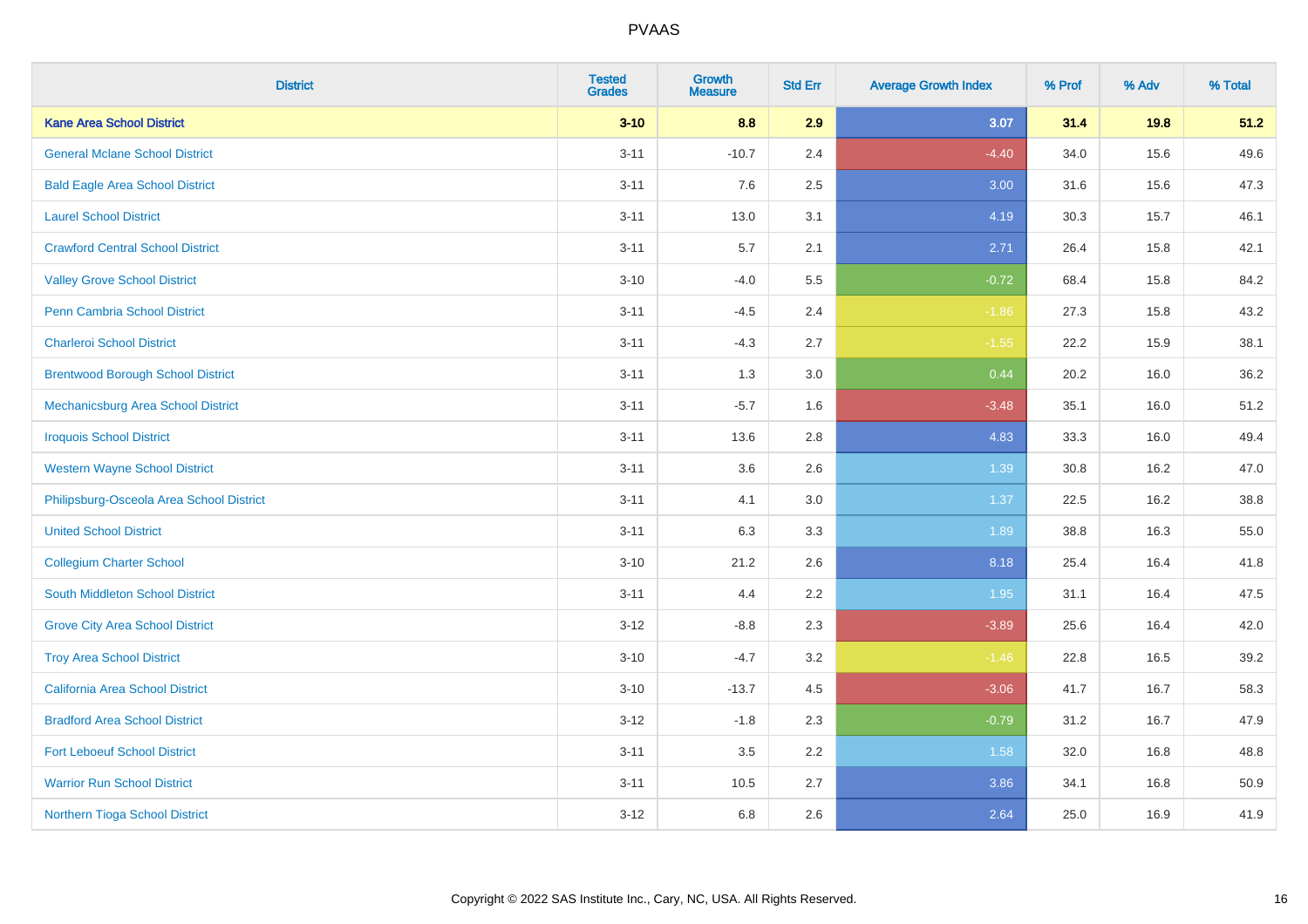| <b>District</b>                         | <b>Tested</b><br><b>Grades</b> | <b>Growth</b><br><b>Measure</b> | <b>Std Err</b> | <b>Average Growth Index</b> | % Prof | % Adv | % Total |
|-----------------------------------------|--------------------------------|---------------------------------|----------------|-----------------------------|--------|-------|---------|
| <b>Kane Area School District</b>        | $3 - 10$                       | 8.8                             | 2.9            | 3.07                        | 31.4   | 19.8  | 51.2    |
| <b>Penncrest School District</b>        | $3 - 11$                       | 6.0                             | 1.9            | 3.24                        | 31.1   | 16.9  | 48.0    |
| Northern Bedford County School District | $3 - 11$                       | $-2.3$                          | 3.3            | $-0.69$                     | 26.2   | 16.9  | 43.1    |
| East Pennsboro Area School District     | $3 - 11$                       | 4.8                             | 2.1            | 2.26                        | 36.8   | 16.9  | 53.7    |
| <b>Upper Adams School District</b>      | $3 - 11$                       | 0.9                             | 2.5            | 0.37                        | 33.0   | 17.0  | 50.0    |
| <b>Riverside School District</b>        | $3 - 11$                       | $-6.2$                          | 2.7            | $-2.33$                     | 20.8   | 17.0  | 37.7    |
| <b>Bentworth School District</b>        | $3 - 11$                       | 7.0                             | 3.0            | 2.36                        | 26.6   | 17.0  | 43.6    |
| <b>South Park School District</b>       | $3 - 11$                       | $-8.8$                          | 2.5            | $-3.46$                     | 28.1   | 17.0  | 45.2    |
| <b>Octorara Area School District</b>    | $3 - 11$                       | $-7.5$                          | 3.2            | $-2.35$                     | 26.1   | 17.0  | 43.2    |
| <b>South Eastern School District</b>    | $3 - 11$                       | $-1.0$                          | 1.8            | $-0.55$                     | 36.4   | 17.1  | 53.5    |
| Pocono Mountain School District         | $3 - 12$                       | $-4.3$                          | 1.8            | $-2.43$                     | 35.5   | 17.1  | 52.6    |
| <b>Ephrata Area School District</b>     | $3 - 11$                       | 6.8                             | 1.7            | 4.08                        | 31.6   | 17.1  | 48.8    |
| <b>Chartiers Valley School District</b> | $3 - 11$                       | $-9.1$                          | 2.1            | $-4.23$                     | 20.7   | 17.4  | 38.0    |
| Huntingdon Area School District         | $3 - 11$                       | 5.8                             | 2.6            | 2.28                        | 27.8   | 17.4  | 45.2    |
| <b>Tamaqua Area School District</b>     | $3 - 12$                       | 6.5                             | 2.4            | 2.72                        | 34.3   | 17.5  | 51.8    |
| <b>Homer-Center School District</b>     | $3 - 11$                       | 8.8                             | 3.5            | 2.53                        | 38.0   | 17.7  | 55.8    |
| <b>Burrell School District</b>          | $3 - 11$                       | $-1.5$                          | 3.3            | $-0.44$                     | 27.8   | 17.7  | 45.6    |
| Hatboro-Horsham School District         | $3 - 11$                       | $-2.7$                          | 1.6            | $-1.65$                     | 27.9   | 17.9  | 45.8    |
| Northwestern Lehigh School District     | $3 - 11$                       | $-2.4$                          | 2.1            | $-1.14$                     | 41.7   | 17.9  | 59.5    |
| Northampton Area School District        | $3 - 11$                       | 3.2                             | 1.5            | 2.05                        | 29.8   | 17.9  | 47.7    |
| Northern Lehigh School District         | $3-12$                         | 6.1                             | 2.5            | 2.42                        | 21.4   | 18.0  | 39.3    |
| Lackawanna Trail School District        | $3 - 10$                       | $-11.0$                         | 3.3            | $-3.35$                     | 13.1   | 18.0  | 31.2    |
| <b>Tunkhannock Area School District</b> | $3 - 11$                       | 1.4                             | 2.0            | 0.71                        | 29.8   | 18.1  | 47.9    |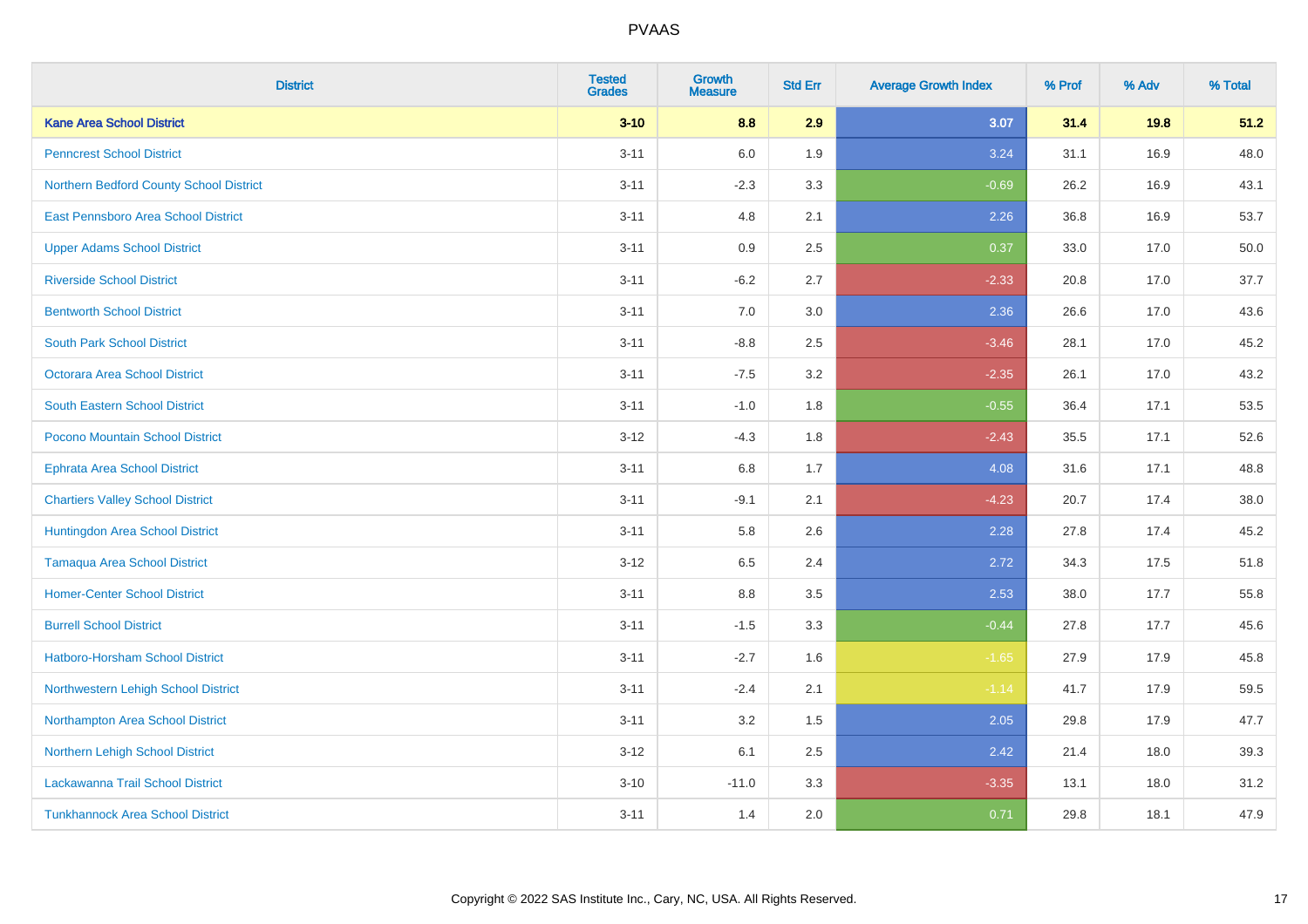| <b>District</b>                                 | <b>Tested</b><br><b>Grades</b> | <b>Growth</b><br><b>Measure</b> | <b>Std Err</b> | <b>Average Growth Index</b> | % Prof | % Adv | % Total |
|-------------------------------------------------|--------------------------------|---------------------------------|----------------|-----------------------------|--------|-------|---------|
| <b>Kane Area School District</b>                | $3 - 10$                       | 8.8                             | 2.9            | 3.07                        | 31.4   | 19.8  | 51.2    |
| <b>Montoursville Area School District</b>       | $3 - 12$                       | $-8.4$                          | 2.6            | $-3.17$                     | 38.8   | 18.2  | 57.0    |
| <b>Kiski Area School District</b>               | $3 - 11$                       | $-4.0$                          | 2.0            | $-1.99$                     | 23.1   | 18.2  | 41.3    |
| Saint Marys Area School District                | $3 - 11$                       | 6.0                             | 2.2            | 2.69                        | 35.4   | 18.3  | 53.7    |
| <b>Stroudsburg Area School District</b>         | $3 - 11$                       | 7.5                             | 1.6            | 4.70                        | 30.4   | 18.3  | 48.7    |
| <b>Shikellamy School District</b>               | $3 - 10$                       | $-8.3$                          | 2.4            | $-3.42$                     | 20.8   | 18.5  | 39.2    |
| <b>Gateway School District</b>                  | $3 - 11$                       | 3.1                             | 2.0            | 1.55                        | 35.7   | 18.5  | 54.2    |
| Renaissance Academy Charter School              | $3 - 11$                       | $-5.6$                          | 3.1            | $-1.79$                     | 28.4   | 18.5  | 46.9    |
| <b>Central Valley School District</b>           | $3 - 10$                       | 4.7                             | 2.6            | 1.83                        | 37.8   | 18.5  | 56.3    |
| <b>Eastern York School District</b>             | $3 - 11$                       | $-6.2$                          | 2.3            | $-2.70$                     | 27.8   | 18.5  | 46.4    |
| <b>School Lane Charter School</b>               | $3 - 11$                       | 2.6                             | 3.6            | 0.72                        | 23.1   | 18.7  | 41.8    |
| <b>Dover Area School District</b>               | $3 - 12$                       | 7.1                             | 1.9            | 3.78                        | 33.0   | 18.7  | 51.7    |
| <b>Austin Area School District</b>              | $3 - 11$                       | 2.6                             | 6.0            | 0.43                        | 25.0   | 18.8  | 43.8    |
| <b>North Clarion County School District</b>     | $3 - 12$                       | 3.4                             | 4.1            | 0.83                        | 45.0   | 18.8  | 63.8    |
| <b>Muncy School District</b>                    | $3 - 11$                       | 6.9                             | 3.3            | 2.12                        | 37.6   | 18.8  | 56.4    |
| <b>Wallenpaupack Area School District</b>       | $3 - 11$                       | 8.8                             | 2.1            | 4.28                        | 28.5   | 18.9  | 47.4    |
| <b>Halifax Area School District</b>             | $3 - 11$                       | 5.8                             | 3.5            | 1.64                        | 32.1   | 18.9  | 50.9    |
| <b>Juniata County School District</b>           | $3 - 12$                       | 7.7                             | 2.0            | 3.81                        | 22.9   | 18.9  | 41.8    |
| <b>Girard School District</b>                   | $3 - 11$                       | $-12.3$                         | 2.6            | $-4.76$                     | 29.7   | 18.9  | 48.6    |
| <b>Dubois Area School District</b>              | $3 - 11$                       | $-2.8$                          | 2.0            | $-1.37$                     | 35.5   | 19.0  | 54.6    |
| <b>Allegheny-Clarion Valley School District</b> | $3 - 10$                       | 12.3                            | 4.1            | 3.03                        | 33.3   | 19.0  | 52.4    |
| <b>West Branch Area School District</b>         | $3 - 11$                       | 17.0                            | 3.3            | 5.20                        | 47.1   | 19.1  | 66.2    |
| South Butler County School District             | $3 - 10$                       | 6.3                             | 2.2            | 2.80                        | 37.8   | 19.2  | 57.0    |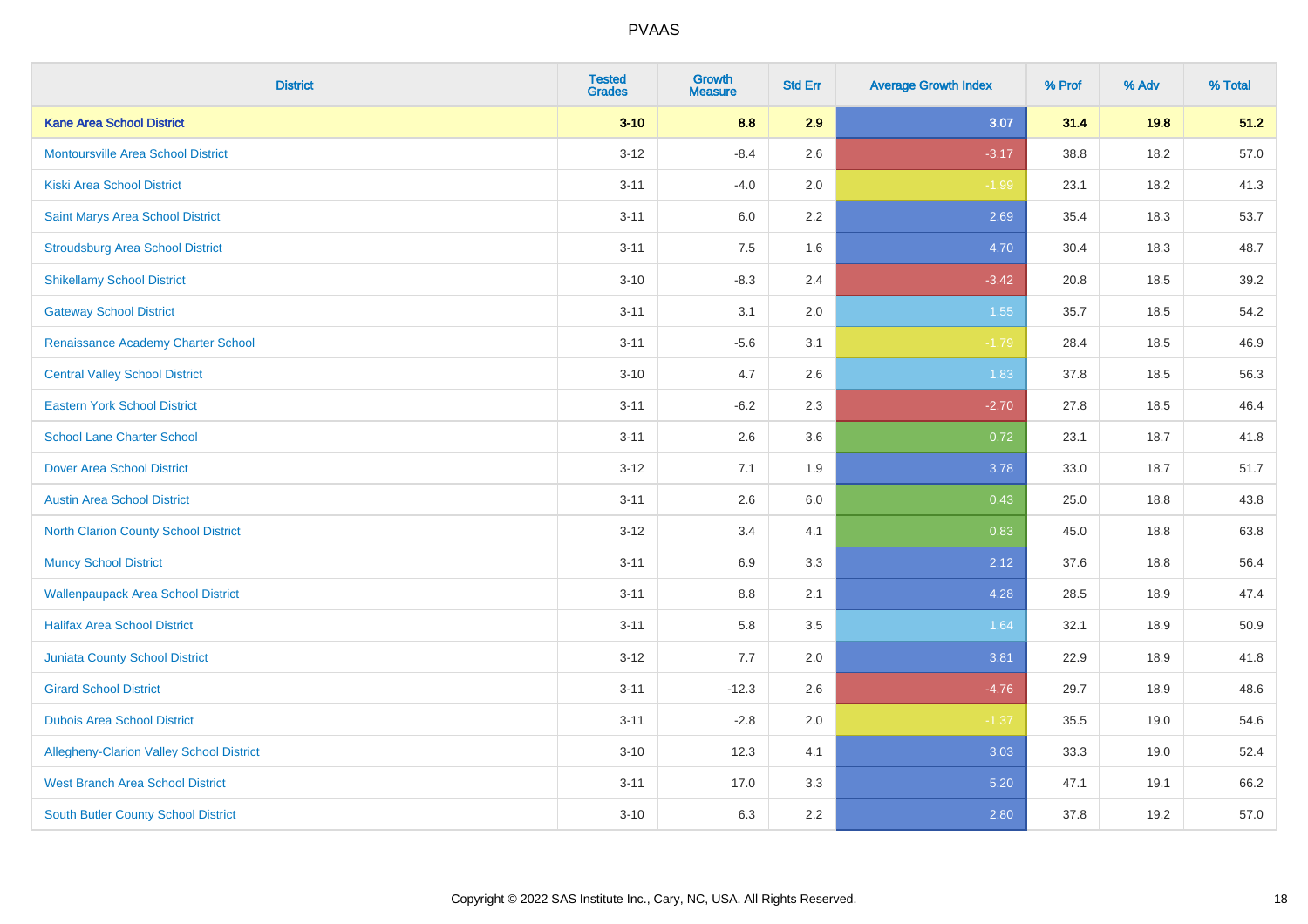| <b>District</b>                               | <b>Tested</b><br><b>Grades</b> | <b>Growth</b><br><b>Measure</b> | <b>Std Err</b> | <b>Average Growth Index</b> | % Prof | % Adv | % Total |
|-----------------------------------------------|--------------------------------|---------------------------------|----------------|-----------------------------|--------|-------|---------|
| <b>Kane Area School District</b>              | $3 - 10$                       | 8.8                             | 2.9            | 3.07                        | 31.4   | 19.8  | 51.2    |
| <b>Hempfield Area School District</b>         | $3-12$                         | $-10.2$                         | 1.6            | $-6.37$                     | 28.1   | 19.2  | 47.3    |
| <b>Carlisle Area School District</b>          | $3 - 11$                       | $-5.2$                          | 1.7            | $-2.99$                     | 28.0   | 19.3  | 47.3    |
| <b>Bellwood-Antis School District</b>         | $3 - 10$                       | $3.5\,$                         | 2.8            | 1.24                        | 40.9   | 19.4  | 60.2    |
| <b>Conewago Valley School District</b>        | $3 - 12$                       | 7.6                             | 1.7            | 4.46                        | 41.3   | 19.4  | 60.6    |
| <b>Agora Cyber Charter School</b>             | $3 - 11$                       | 14.6                            | 2.4            | 6.03                        | 24.7   | 19.5  | 44.2    |
| <b>Gettysburg Area School District</b>        | $3 - 11$                       | $-6.0$                          | 2.0            | $-3.02$                     | 28.8   | 19.6  | 48.5    |
| <b>South Western School District</b>          | $3 - 12$                       | 2.5                             | 1.7            | 1.48                        | 36.2   | 19.7  | 55.9    |
| <b>Kane Area School District</b>              | $3 - 10$                       | 8.8                             | 2.9            | 3.07                        | 31.4   | 19.8  | 51.2    |
| <b>North Hills School District</b>            | $3 - 11$                       | $-15.8$                         | 1.8            | $-8.84$                     | 26.4   | 19.8  | 46.2    |
| <b>Twin Valley School District</b>            | $3 - 12$                       | $-3.2$                          | 1.9            | $-1.68$                     | 38.8   | 19.8  | 58.6    |
| <b>Upper Perkiomen School District</b>        | $3 - 11$                       | 5.7                             | 1.9            | 3.04                        | 25.4   | 19.9  | 45.4    |
| <b>Clarion-Limestone Area School District</b> | $3 - 12$                       | $-10.0$                         | 3.6            | $-2.76$                     | 28.3   | 20.0  | 48.3    |
| <b>North Star School District</b>             | $3 - 11$                       | 1.1                             | 3.3            | 0.34                        | 26.2   | 20.0  | 46.2    |
| <b>Smethport Area School District</b>         | $3 - 12$                       | 5.8                             | 3.8            | 1.52                        | 24.6   | 20.0  | 44.6    |
| <b>Quakertown Community School District</b>   | $3 - 12$                       | $-4.3$                          | 1.5            | $-2.79$                     | 33.8   | 20.1  | 53.8    |
| <b>Schuylkill Valley School District</b>      | $3 - 11$                       | $-1.0$                          | 2.2            | $-0.47$                     | 29.8   | 20.2  | 50.0    |
| <b>Palisades School District</b>              | $3 - 11$                       | 7.7                             | 2.9            | 2.66                        | 27.8   | 20.3  | 48.1    |
| <b>Penn Manor School District</b>             | $3 - 11$                       | 7.1                             | 1.5            | 4.82                        | 26.7   | 20.5  | 47.2    |
| <b>West Perry School District</b>             | $3 - 11$                       | 11.0                            | 2.3            | 4.76                        | 26.9   | 20.5  | 47.4    |
| <b>Cornwall-Lebanon School District</b>       | $3 - 11$                       | 8.2                             | 1.6            | 5.24                        | 28.0   | 20.5  | 48.6    |
| Portage Area School District                  | $3 - 10$                       | $-0.5$                          | 3.3            | $-0.14$                     | 27.0   | 20.6  | 47.6    |
| <b>Bloomsburg Area School District</b>        | $3 - 10$                       | 4.3                             | 3.4            | 1.26                        | 36.5   | 20.6  | 57.1    |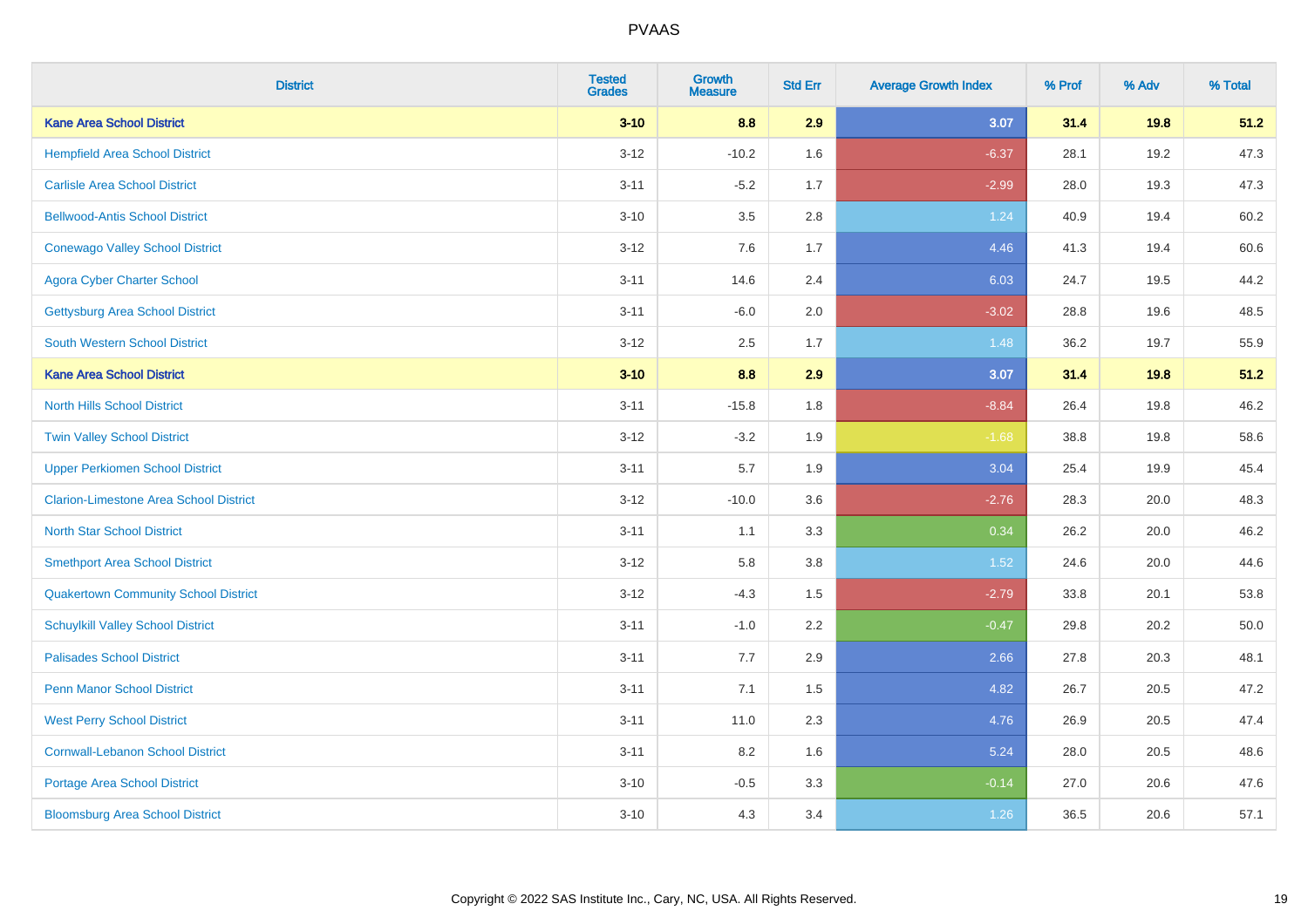| <b>District</b>                             | <b>Tested</b><br><b>Grades</b> | <b>Growth</b><br><b>Measure</b> | <b>Std Err</b> | <b>Average Growth Index</b> | % Prof | % Adv | % Total |
|---------------------------------------------|--------------------------------|---------------------------------|----------------|-----------------------------|--------|-------|---------|
| <b>Kane Area School District</b>            | $3 - 10$                       | 8.8                             | 2.9            | 3.07                        | 31.4   | 19.8  | 51.2    |
| <b>Bedford Area School District</b>         | $3 - 11$                       | 6.4                             | 2.4            | 2.68                        | 31.0   | 20.6  | 51.6    |
| <b>Blackhawk School District</b>            | $3 - 11$                       | 2.0                             | 2.3            | 0.87                        | 34.6   | 20.7  | 55.3    |
| <b>Albert Gallatin Area School District</b> | $3 - 11$                       | $-1.7$                          | 2.3            | $-0.72$                     | 31.9   | 20.7  | 52.7    |
| <b>Karns City Area School District</b>      | $3 - 11$                       | $-7.2$                          | 2.6            | $-2.71$                     | 26.4   | 20.8  | 47.2    |
| <b>Richland School District</b>             | $3 - 11$                       | $-6.9$                          | 2.6            | $-2.63$                     | 40.1   | 20.9  | 61.0    |
| Northeastern York School District           | $3 - 11$                       | 3.8                             | 1.8            | 2.11                        | 32.7   | 21.0  | 53.7    |
| <b>Sayre Area School District</b>           | $3 - 11$                       | 5.8                             | 3.2            | 1.81                        | 30.3   | 21.0  | 51.3    |
| Pennsylvania Virtual Charter School         | $3 - 11$                       | 4.4                             | 3.4            | 1.31                        | 29.8   | 21.2  | 51.0    |
| <b>Lakeland School District</b>             | $3 - 11$                       | 13.3                            | 2.8            | 4.80                        | 22.2   | 21.2  | 43.4    |
| <b>Bellefonte Area School District</b>      | $3 - 11$                       | 6.7                             | 2.0            | 3.34                        | 28.8   | 21.5  | 50.2    |
| <b>Red Lion Area School District</b>        | $3 - 11$                       | 4.5                             | 1.9            | 2.31                        | 32.3   | 21.5  | 53.8    |
| <b>MaST Community Charter School</b>        | $3 - 10$                       | $-0.9$                          | 2.5            | $-0.34$                     | 25.0   | 21.6  | 46.6    |
| <b>Crestwood School District</b>            | $3 - 11$                       | $-3.4$                          | 2.2            | $-1.52$                     | 33.1   | 21.7  | 54.9    |
| <b>Whitehall-Coplay School District</b>     | $3 - 11$                       | 11.8                            | 1.7            | 7.06                        | 32.3   | 21.7  | 54.0    |
| 21st Century Cyber Charter School           | $6 - 12$                       | 6.6                             | 2.1            | 3.16                        | 29.0   | 21.8  | 50.8    |
| <b>Slippery Rock Area School District</b>   | $3 - 11$                       | $-3.8$                          | 2.5            | $-1.56$                     | 30.8   | 21.9  | 52.7    |
| Daniel Boone Area School District           | $3 - 12$                       | 0.9                             | 1.9            | 0.46                        | 28.9   | 22.0  | 51.0    |
| <b>Greencastle-Antrim School District</b>   | $3 - 11$                       | $-0.3$                          | 2.0            | $-0.14$                     | 30.9   | 22.2  | 53.1    |
| <b>Galeton Area School District</b>         | $3 - 11$                       | 5.4                             | 5.4            | 1.01                        | 33.3   | 22.2  | 55.6    |
| <b>Dallas School District</b>               | $3 - 11$                       | 8.1                             | 2.1            | 3.87                        | 32.4   | 22.4  | 54.8    |
| Lake-Lehman School District                 | $3 - 11$                       | 14.9                            | 2.8            | 5.34                        | 25.8   | 22.5  | 48.3    |
| <b>Boyertown Area School District</b>       | $3 - 11$                       | $-2.9$                          | 1.4            | $-2.06$                     | 30.8   | 22.6  | 53.4    |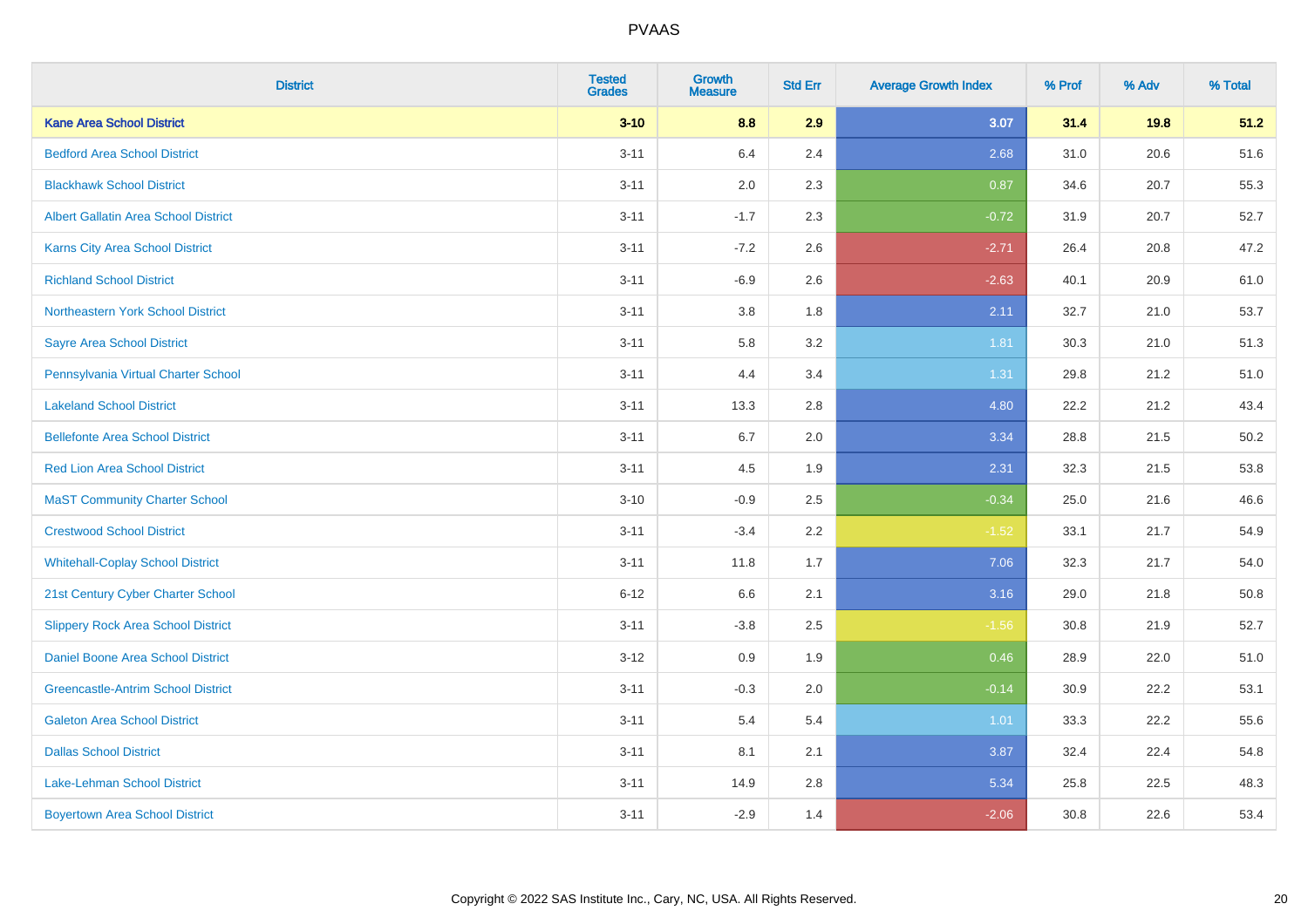| <b>District</b>                                | <b>Tested</b><br><b>Grades</b> | <b>Growth</b><br><b>Measure</b> | <b>Std Err</b> | <b>Average Growth Index</b> | % Prof | % Adv | % Total |
|------------------------------------------------|--------------------------------|---------------------------------|----------------|-----------------------------|--------|-------|---------|
| <b>Kane Area School District</b>               | $3 - 10$                       | 8.8                             | 2.9            | 3.07                        | 31.4   | 19.8  | 51.2    |
| <b>Shippensburg Area School District</b>       | $3 - 11$                       | 0.5                             | 1.8            | 0.26                        | 23.5   | 22.8  | 46.3    |
| <b>Canton Area School District</b>             | $3 - 11$                       | 8.4                             | 2.9            | 2.92                        | 13.8   | 23.0  | 36.8    |
| <b>Spring Grove Area School District</b>       | $3 - 11$                       | 3.9                             | 2.0            | 1.90                        | 30.0   | 23.0  | 53.0    |
| <b>Tulpehocken Area School District</b>        | $3 - 12$                       | 1.0                             | 4.9            | 0.20                        | 11.5   | 23.1  | 34.6    |
| <b>Valley View School District</b>             | $3 - 11$                       | 9.3                             | 2.2            | 4.18                        | 26.6   | 23.1  | 49.7    |
| <b>Donegal School District</b>                 | $3 - 12$                       | 5.9                             | 2.2            | 2.72                        | 34.1   | 23.1  | 57.2    |
| Northern York County School District           | $3 - 11$                       | 8.4                             | 1.8            | 4.63                        | 24.3   | 23.1  | 47.4    |
| <b>Riverside Beaver County School District</b> | $3 - 11$                       | $-5.5$                          | 2.7            | $-2.03$                     | 35.8   | 23.2  | 59.0    |
| <b>West Chester Area School District</b>       | $3 - 11$                       | $-2.1$                          | 1.2            | $-1.83$                     | 36.4   | 23.2  | 59.6    |
| <b>Sharpsville Area School District</b>        | $3 - 11$                       | 3.8                             | 3.7            | 1.04                        | 41.1   | 23.2  | 64.3    |
| Penns Valley Area School District              | $3 - 12$                       | 14.1                            | 2.6            | 5.33                        | 29.6   | 23.3  | 52.9    |
| <b>Bermudian Springs School District</b>       | $3 - 11$                       | 2.5                             | 2.4            | 1.05                        | 31.8   | 23.5  | 55.3    |
| <b>Waynesboro Area School District</b>         | $3 - 12$                       | 3.0                             | 1.8            | 1.67                        | 26.0   | 23.5  | 49.5    |
| Shanksville-Stonycreek School District         | $3 - 10$                       | $-8.6$                          | 5.5            | $-1.55$                     | 17.6   | 23.5  | 41.2    |
| <b>Conestoga Valley School District</b>        | $3 - 11$                       | 2.4                             | 1.7            | 1.43                        | 35.0   | 23.5  | 58.5    |
| <b>Montour School District</b>                 | $3 - 11$                       | $-6.1$                          | 2.1            | $-2.95$                     | 31.8   | 23.6  | 55.3    |
| Pen Argyl Area School District                 | $3 - 12$                       | 12.8                            | 2.5            | 5.10                        | 28.5   | 23.8  | 52.3    |
| <b>Neshaminy School District</b>               | $3 - 11$                       | 8.6                             | 1.3            | 6.56                        | 31.3   | 23.9  | 55.2    |
| <b>Oley Valley School District</b>             | $3 - 11$                       | 1.4                             | 2.4            | 0.56                        | 37.4   | 23.9  | 61.4    |
| <b>Central York School District</b>            | $3 - 12$                       | 12.9                            | 1.5            | 8.64                        | 31.4   | 24.1  | 55.5    |
| <b>Owen J Roberts School District</b>          | $3 - 11$                       | $-3.5$                          | 1.5            | $-2.27$                     | 36.8   | 24.4  | 61.2    |
| <b>Clearfield Area School District</b>         | $3 - 10$                       | $-1.3$                          | 3.7            | $-0.34$                     | 43.9   | 24.6  | 68.4    |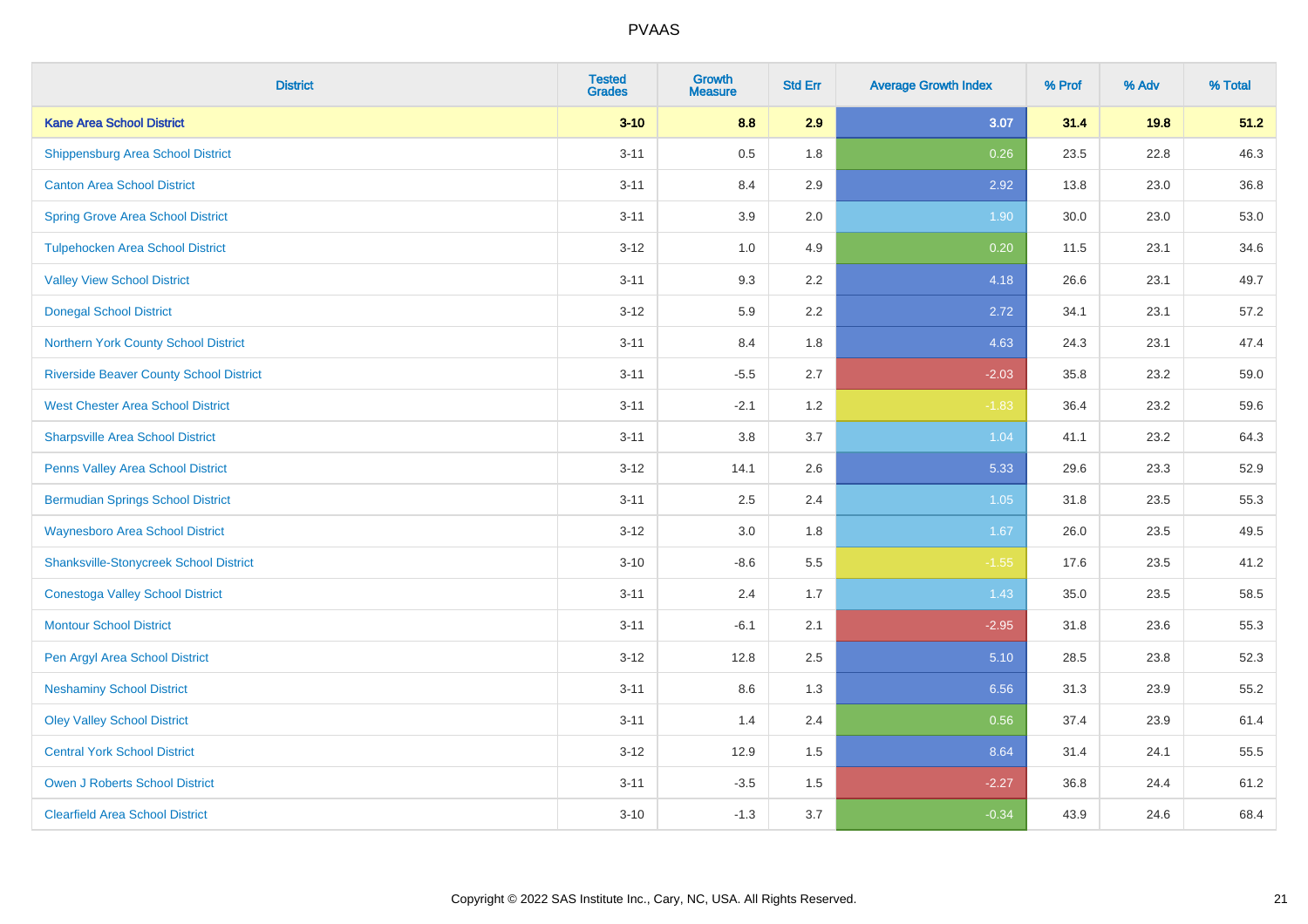| <b>District</b>                           | <b>Tested</b><br><b>Grades</b> | <b>Growth</b><br><b>Measure</b> | <b>Std Err</b> | <b>Average Growth Index</b> | % Prof | % Adv | % Total |
|-------------------------------------------|--------------------------------|---------------------------------|----------------|-----------------------------|--------|-------|---------|
| <b>Kane Area School District</b>          | $3 - 10$                       | 8.8                             | 2.9            | 3.07                        | 31.4   | 19.8  | 51.2    |
| <b>Nazareth Area School District</b>      | $3 - 11$                       | $-2.5$                          | 1.7            | $-1.53$                     | 29.2   | 24.6  | 53.8    |
| <b>Armstrong School District</b>          | $3 - 11$                       | 9.8                             | 1.6            | 6.22                        | 32.8   | 24.6  | 57.4    |
| <b>North East School District</b>         | $3 - 11$                       | $-5.3$                          | 2.7            | $-1.97$                     | 31.7   | 24.8  | 56.4    |
| <b>Lehighton Area School District</b>     | $3 - 11$                       | 11.4                            | 2.4            | 4.84                        | 30.5   | 24.9  | 55.3    |
| <b>Midd-West School District</b>          | $3 - 11$                       | 3.6                             | 2.6            | 1.42                        | 28.6   | 25.0  | 53.6    |
| <b>Springfield School District</b>        | $3 - 11$                       | 1.2                             | 1.7            | 0.69                        | 31.8   | 25.2  | 56.9    |
| <b>Seneca Valley School District</b>      | $3 - 11$                       | 0.8                             | 1.4            | 0.54                        | 40.6   | 25.2  | 65.8    |
| <b>Perkiomen Valley School District</b>   | $3 - 11$                       | 2.7                             | 1.5            | 1.83                        | 35.0   | 25.3  | 60.3    |
| <b>Spring Cove School District</b>        | $3 - 11$                       | 9.1                             | 2.4            | 3.77                        | 31.8   | 25.4  | 57.1    |
| <b>Belle Vernon Area School District</b>  | $3 - 11$                       | 11.1                            | 2.3            | 4.88                        | 31.6   | 25.4  | 57.1    |
| <b>Wilson School District</b>             | $3 - 12$                       | 0.5                             | 1.5            | 0.32                        | 30.4   | 25.5  | 55.9    |
| Moon Area School District                 | $3 - 11$                       | 1.5                             | 1.8            | 0.86                        | 34.5   | 25.5  | 60.0    |
| <b>Fleetwood Area School District</b>     | $3 - 10$                       | 10.4                            | 2.0            | 5.19                        | 31.7   | 25.8  | 57.5    |
| <b>Avon Grove Charter School</b>          | $3 - 11$                       | 9.8                             | 3.1            | 3.18                        | 32.4   | 26.0  | 58.4    |
| <b>Blue Mountain School District</b>      | $3 - 10$                       | 12.2                            | 2.1            | 5.81                        | 30.7   | 26.1  | 56.8    |
| <b>Penn-Trafford School District</b>      | $3 - 11$                       | 2.9                             | 1.8            | 1.68                        | 46.3   | 26.2  | 72.5    |
| Wilmington Area School District           | $3 - 11$                       | 11.1                            | 3.3            | 3.37                        | 29.8   | 26.2  | 56.0    |
| <b>Tuscarora School District</b>          | $3 - 11$                       | 13.4                            | 2.2            | 6.20                        | 37.1   | 26.3  | 63.4    |
| <b>Haverford Township School District</b> | $3 - 11$                       | 1.4                             | 1.4            | 1.05                        | 36.7   | 26.3  | 63.0    |
| <b>Quaker Valley School District</b>      | $3 - 11$                       | 12.2                            | 2.5            | 4.90                        | 39.5   | 26.4  | 65.9    |
| <b>East Penn School District</b>          | $3 - 11$                       | 8.9                             | 1.2            | 7.61                        | 32.8   | 26.4  | 59.2    |
| <b>Garnet Valley School District</b>      | $3 - 10$                       | 0.2                             | 1.7            | 0.13                        | 34.9   | 26.4  | 61.3    |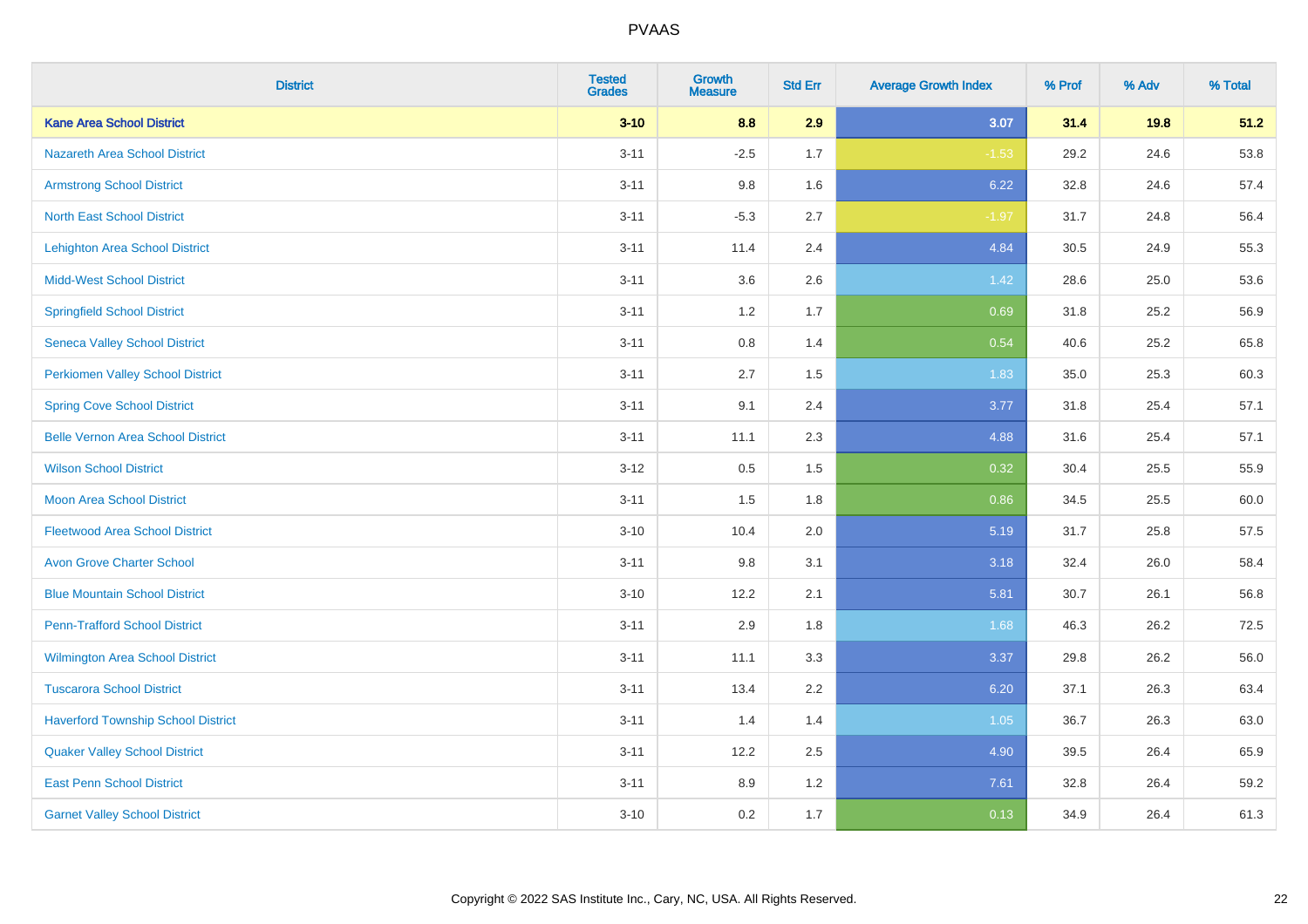| <b>District</b>                                | <b>Tested</b><br><b>Grades</b> | <b>Growth</b><br><b>Measure</b> | <b>Std Err</b> | <b>Average Growth Index</b> | % Prof | % Adv | % Total |
|------------------------------------------------|--------------------------------|---------------------------------|----------------|-----------------------------|--------|-------|---------|
| <b>Kane Area School District</b>               | $3 - 10$                       | 8.8                             | 2.9            | 3.07                        | 31.4   | 19.8  | 51.2    |
| <b>Upper Moreland Township School District</b> | $3 - 11$                       | 1.1                             | 2.0            | 0.56                        | 24.8   | 26.6  | 51.3    |
| <b>Upper Dauphin Area School District</b>      | $3 - 11$                       | 16.5                            | 5.1            | 3.26                        | 37.5   | 26.8  | 64.3    |
| <b>Lower Dauphin School District</b>           | $3 - 11$                       | 5.3                             | 1.8            | 3.03                        | 30.6   | 26.8  | 57.5    |
| <b>Evergreen Community Charter School</b>      | $6 - 11$                       | $-1.1$                          | 4.7            | $-0.23$                     | 34.6   | 26.9  | 61.5    |
| <b>Hermitage School District</b>               | $3 - 12$                       | 14.0                            | 2.5            | 5.59                        | 34.0   | 27.0  | 61.0    |
| <b>West Allegheny School District</b>          | $3 - 12$                       | $8.6\,$                         | 2.0            | 4.34                        | 37.3   | 27.2  | 64.5    |
| <b>Jenkintown School District</b>              | $3 - 11$                       | $-7.9$                          | 4.1            | $-1.92$                     | 34.1   | 27.3  | 61.4    |
| <b>Bethel Park School District</b>             | $3 - 11$                       | $-4.4$                          | 1.7            | $-2.62$                     | 40.1   | 27.3  | 67.4    |
| <b>West Jefferson Hills School District</b>    | $3 - 11$                       | 1.9                             | 1.9            | 0.99                        | 34.8   | 27.3  | 62.1    |
| <b>Plum Borough School District</b>            | $3 - 11$                       | $-9.4$                          | 2.4            | $-3.98$                     | 32.9   | 27.4  | 60.4    |
| <b>Phoenixville Area School District</b>       | $3 - 11$                       | 7.3                             | 1.8            | 3.96                        | 32.3   | 27.6  | 59.8    |
| Elizabethtown Area School District             | $3 - 12$                       | 7.1                             | 1.7            | 4.19                        | 36.4   | 27.6  | 64.0    |
| <b>Pennridge School District</b>               | $3 - 10$                       | 7.4                             | 1.5            | 5.10                        | 32.0   | 27.6  | 59.6    |
| <b>Norwin School District</b>                  | $3 - 11$                       | $-1.1$                          | 1.6            | $-0.70$                     | 37.7   | 27.6  | 65.2    |
| <b>Pennsbury School District</b>               | $3 - 11$                       | 5.6                             | 1.3            | 4.38                        | 37.7   | 27.7  | 65.4    |
| <b>Beaver Area School District</b>             | $3 - 10$                       | $-3.0$                          | 2.5            | $-1.16$                     | 25.8   | 27.8  | 53.6    |
| Pennsylvania Leadership Charter School         | $3 - 11$                       | $8.0\,$                         | 1.9            | 4.22                        | 33.1   | 27.8  | 60.9    |
| <b>Conemaugh Township Area School District</b> | $3 - 12$                       | 4.8                             | 3.5            | 1.39                        | 30.9   | 27.8  | 58.8    |
| Southern Lehigh School District                | $3 - 11$                       | $-4.1$                          | 2.1            | $-1.94$                     | 39.3   | 28.0  | 67.2    |
| South Side Area School District                | $3 - 11$                       | $-0.6$                          | 3.1            | $-0.19$                     | 24.0   | 28.0  | 52.0    |
| <b>Coudersport Area School District</b>        | $3 - 11$                       | 14.8                            | 3.4            | 4.33                        | 34.7   | 28.0  | 62.7    |
| <b>Wyomissing Area School District</b>         | $3 - 12$                       | $-2.4$                          | 2.6            | $-0.92$                     | 25.6   | 28.1  | 53.7    |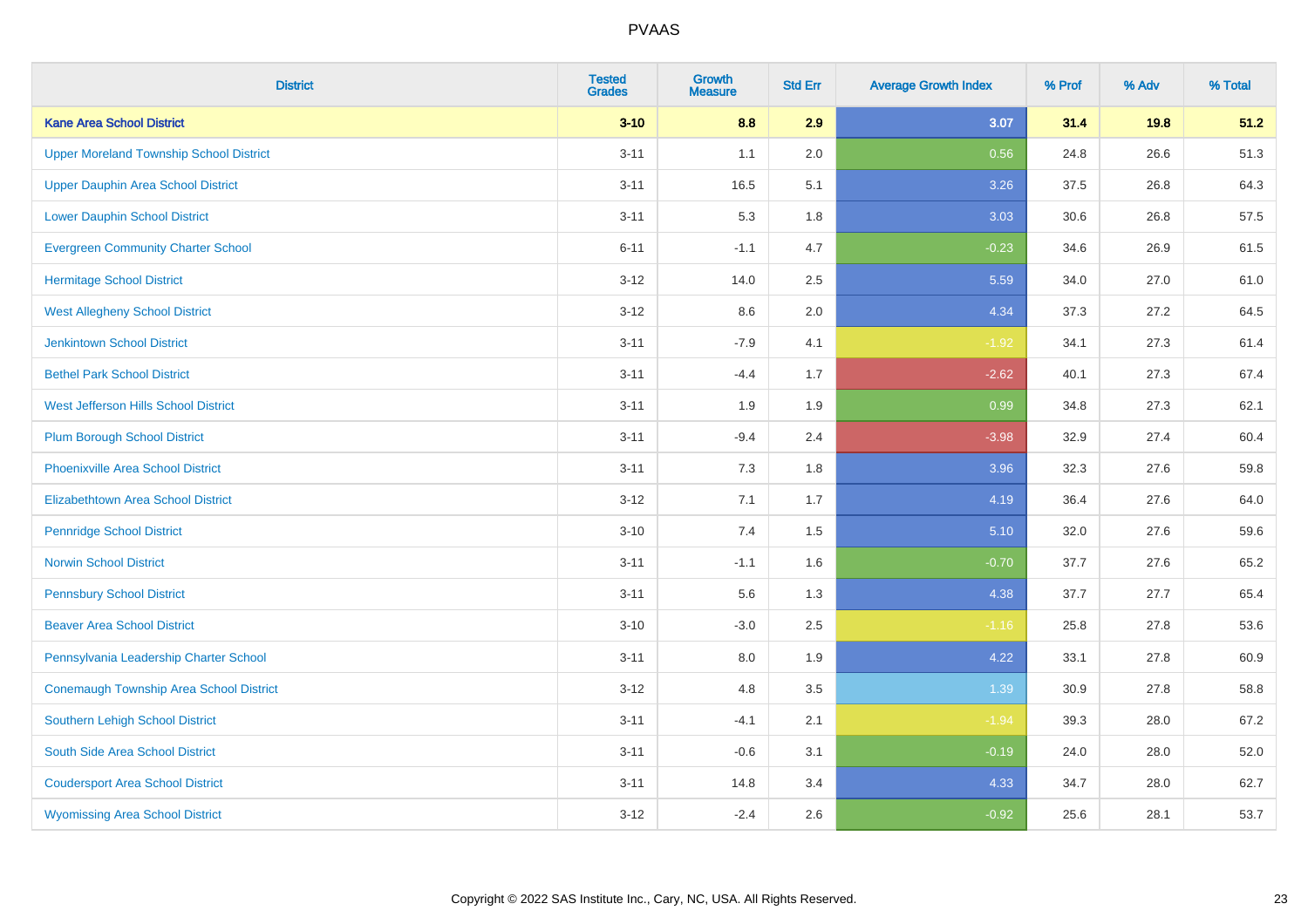| <b>District</b>                                 | <b>Tested</b><br><b>Grades</b> | <b>Growth</b><br><b>Measure</b> | <b>Std Err</b> | <b>Average Growth Index</b> | % Prof | % Adv | % Total |
|-------------------------------------------------|--------------------------------|---------------------------------|----------------|-----------------------------|--------|-------|---------|
| <b>Kane Area School District</b>                | $3 - 10$                       | 8.8                             | 2.9            | 3.07                        | 31.4   | 19.8  | 51.2    |
| <b>Canon-Mcmillan School District</b>           | $3 - 11$                       | $-5.0$                          | 1.5            | $-3.25$                     | 30.8   | 28.5  | 59.3    |
| <b>Benton Area School District</b>              | $3 - 10$                       | 8.1                             | 4.0            | 2.01                        | 35.7   | 28.6  | 64.3    |
| <b>Brandywine Heights Area School District</b>  | $3 - 11$                       | 5.8                             | 2.6            | 2.27                        | 27.7   | 28.6  | 56.2    |
| <b>Abington School District</b>                 | $3 - 10$                       | 0.9                             | 1.6            | 0.57                        | 29.7   | 28.7  | 58.4    |
| <b>Montrose Area School District</b>            | $3 - 10$                       | 12.3                            | 2.8            | 4.41                        | 37.8   | 28.9  | 66.7    |
| <b>Punxsutawney Area School District</b>        | $3 - 11$                       | 15.8                            | 2.7            | 5.83                        | 18.6   | 29.0  | 47.6    |
| <b>Wissahickon School District</b>              | $3 - 10$                       | $-5.3$                          | 1.7            | $-3.14$                     | 27.5   | 29.0  | 56.6    |
| <b>Tyrone Area School District</b>              | $3 - 12$                       | 29.2                            | 2.3            | 12.86                       | 36.6   | 29.1  | 65.7    |
| <b>Southern York County School District</b>     | $3 - 11$                       | 15.5                            | 1.8            | 8.48                        | 37.6   | 29.2  | 66.8    |
| <b>Littlestown Area School District</b>         | $3 - 11$                       | 28.7                            | 2.4            | 11.83                       | 38.4   | 29.3  | 67.7    |
| <b>Rose Tree Media School District</b>          | $3 - 10$                       | $-2.8$                          | 2.1            | $-1.33$                     | 35.2   | 29.6  | 64.8    |
| <b>Freeport Area School District</b>            | $3 - 10$                       | $-0.2$                          | 2.1            | $-0.10$                     | 37.4   | 29.8  | 67.2    |
| <b>Upper Dublin School District</b>             | $3 - 12$                       | 2.1                             | 1.8            | 1.19                        | 34.7   | 30.0  | 64.7    |
| Capital Area School for the Arts Charter School | $9 - 11$                       | 14.2                            | 4.5            | 3.13                        | 27.5   | 30.0  | 57.5    |
| <b>Millcreek Township School District</b>       | $3 - 11$                       | 9.1                             | 1.4            | 6.61                        | 34.5   | 30.1  | 64.6    |
| <b>Indiana Area School District</b>             | $3 - 11$                       | 12.0                            | 2.0            | 5.98                        | 30.0   | 30.4  | 60.3    |
| <b>Parkland School District</b>                 | $3 - 11$                       | $-3.7$                          | 1.2            | $-3.17$                     | 31.4   | 30.6  | 62.0    |
| <b>Springfield Township School District</b>     | $3 - 11$                       | $-3.9$                          | 3.1            | $-1.27$                     | 37.2   | 30.8  | 68.1    |
| <b>Manheim Township School District</b>         | $3 - 12$                       | 10.9                            | 1.5            | 7.51                        | 30.9   | 31.0  | 61.9    |
| <b>York Suburban School District</b>            | $3 - 11$                       | 7.4                             | 2.1            | 3.55                        | 24.9   | 31.2  | 56.1    |
| <b>Souderton Area School District</b>           | $3 - 11$                       | 18.5                            | 1.4            | 12.86                       | 39.2   | 31.2  | 70.4    |
| <b>Abington Heights School District</b>         | $3 - 11$                       | 6.7                             | 1.7            | 4.00                        | 33.8   | 31.7  | 65.5    |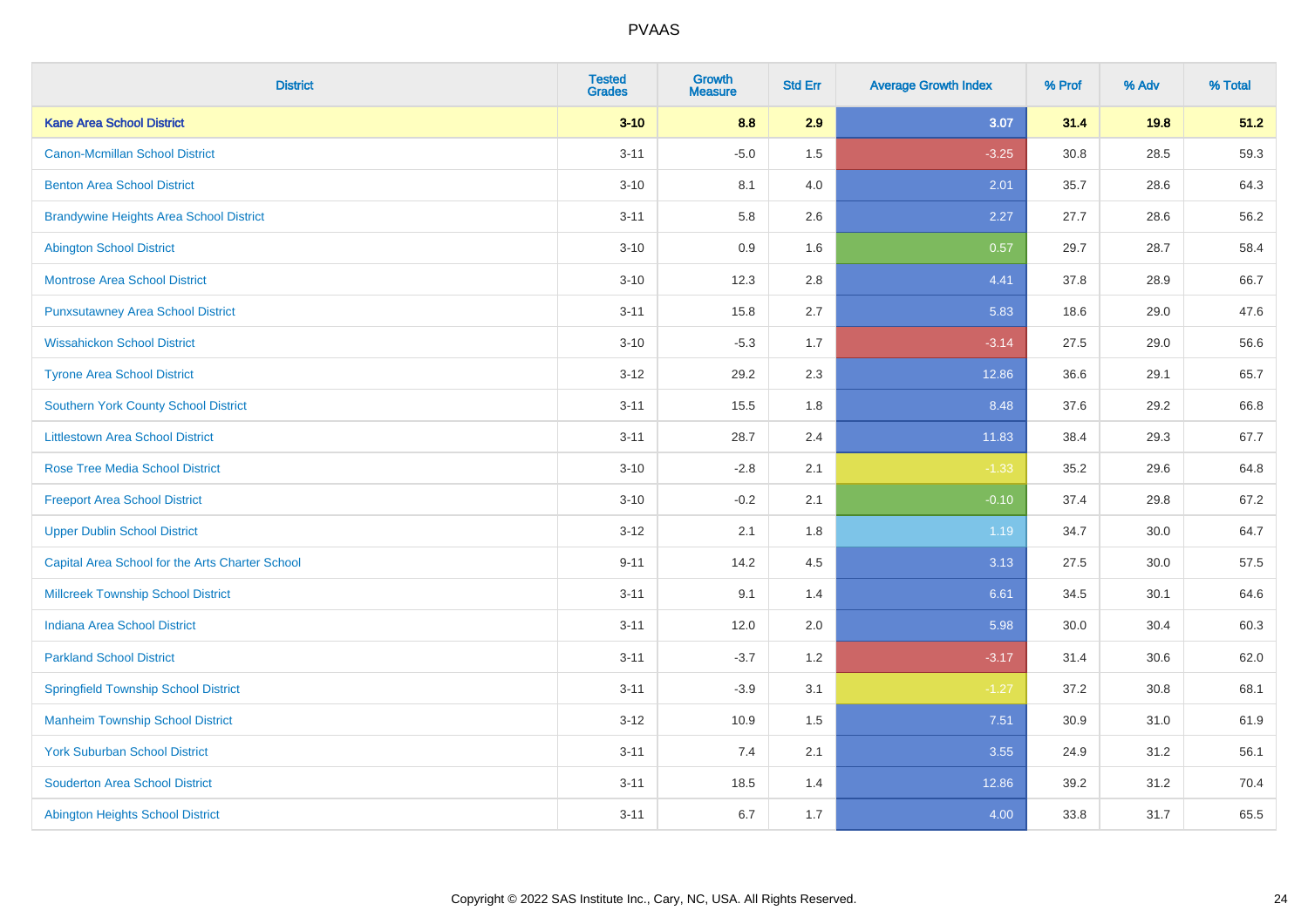| <b>District</b>                                | <b>Tested</b><br><b>Grades</b> | <b>Growth</b><br><b>Measure</b> | <b>Std Err</b> | <b>Average Growth Index</b> | % Prof | % Adv | % Total |
|------------------------------------------------|--------------------------------|---------------------------------|----------------|-----------------------------|--------|-------|---------|
| <b>Kane Area School District</b>               | $3 - 10$                       | 8.8                             | 2.9            | 3.07                        | 31.4   | 19.8  | 51.2    |
| Downingtown Area School District               | $3 - 11$                       | 4.4                             | 1.1            | 4.06                        | 30.1   | 32.0  | 62.2    |
| <b>Delaware Valley School District</b>         | $3 - 11$                       | 15.7                            | 1.6            | 9.62                        | 36.7   | 32.1  | 68.8    |
| Lampeter-Strasburg School District             | $3 - 12$                       | 11.0                            | 1.9            | 5.69                        | 35.4   | 32.3  | 67.7    |
| <b>Cocalico School District</b>                | $3 - 11$                       | 12.3                            | 1.9            | 6.48                        | 28.2   | 32.3  | 60.5    |
| <b>Mars Area School District</b>               | $3 - 10$                       | 6.6                             | 1.9            | 3.45                        | 36.7   | 32.4  | 69.1    |
| <b>Upper Merion Area School District</b>       | $3 - 11$                       | 14.0                            | 2.0            | 7.15                        | 34.4   | 32.6  | 67.0    |
| <b>Greenwood School District</b>               | $3 - 11$                       | 11.3                            | 3.6            | 3.14                        | 31.2   | 32.8  | 63.9    |
| <b>Lower Moreland Township School District</b> | $3 - 11$                       | 8.7                             | 2.0            | 4.35                        | 38.2   | 33.2  | 71.4    |
| <b>Avon Grove School District</b>              | $3 - 10$                       | 7.6                             | 1.4            | 5.29                        | 33.7   | 33.2  | 67.0    |
| <b>North Pocono School District</b>            | $3 - 11$                       | 13.1                            | 3.7            | 3.54                        | 31.4   | 33.3  | 64.7    |
| <b>Great Valley School District</b>            | $3 - 11$                       | 5.4                             | 2.0            | 2.77                        | 33.8   | 33.5  | 67.3    |
| <b>Methacton School District</b>               | $3 - 11$                       | 11.0                            | 1.6            | 6.94                        | 36.0   | 33.6  | 69.6    |
| Palmyra Area School District                   | $3 - 11$                       | 16.2                            | 1.8            | 9.02                        | 38.8   | 34.0  | 72.8    |
| <b>Dallastown Area School District</b>         | $3 - 11$                       | 19.9                            | 1.4            | 14.14                       | 36.8   | 34.2  | 71.0    |
| <b>Fairview School District</b>                | $3 - 11$                       | 8.3                             | 2.4            | 3.43                        | 41.9   | 34.9  | 76.7    |
| <b>Franklin Regional School District</b>       | $3 - 11$                       | 11.3                            | 1.8            | 6.13                        | 30.0   | 35.0  | 65.0    |
| <b>Loyalsock Township School District</b>      | $3 - 12$                       | 26.7                            | 2.7            | 9.92                        | 36.8   | 35.1  | 71.9    |
| <b>Council Rock School District</b>            | $3 - 11$                       | 13.5                            | 1.1            | 12.27                       | 32.0   | 35.4  | 67.4    |
| <b>Manheim Central School District</b>         | $3 - 11$                       | 12.8                            | 2.0            | 6.52                        | 27.8   | 35.4  | 63.2    |
| <b>North Penn School District</b>              | $3 - 11$                       | 17.6                            | 1.0            | 17.53                       | 30.8   | 35.7  | 66.4    |
| <b>Pine-Richland School District</b>           | $3 - 11$                       | 9.3                             | 1.7            | 5.56                        | 42.3   | 35.8  | 78.1    |
| <b>Tredyffrin-Easttown School District</b>     | $3 - 10$                       | 8.7                             | 2.4            | 3.57                        | 35.2   | 35.8  | 71.0    |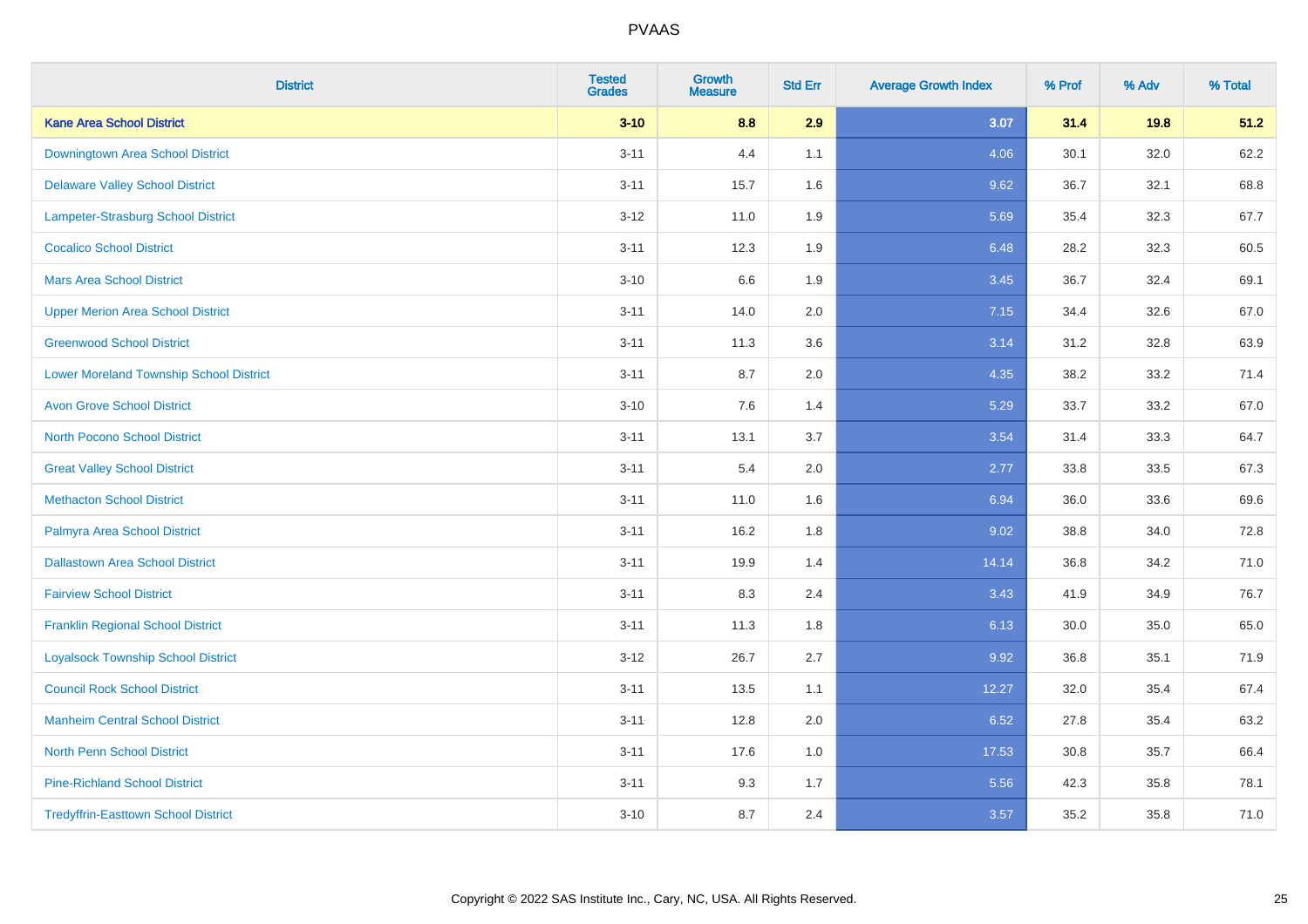| <b>District</b>                                 | <b>Tested</b><br><b>Grades</b> | <b>Growth</b><br><b>Measure</b> | <b>Std Err</b> | <b>Average Growth Index</b> | % Prof | % Adv | % Total |
|-------------------------------------------------|--------------------------------|---------------------------------|----------------|-----------------------------|--------|-------|---------|
| <b>Kane Area School District</b>                | $3 - 10$                       | 8.8                             | 2.9            | 3.07                        | 31.4   | 19.8  | 51.2    |
| <b>Lewisburg Area School District</b>           | $3 - 11$                       | 1.7                             | 2.4            | 0.72                        | 35.9   | 35.9  | 71.8    |
| <b>Warwick School District</b>                  | $3 - 11$                       | 21.7                            | 1.8            | 11.76                       | 27.7   | 36.3  | 64.0    |
| <b>Eastern Lancaster County School District</b> | $3 - 12$                       | 2.9                             | $3.2\,$        | 0.91                        | 35.2   | 36.4  | 71.6    |
| <b>Hempfield School District</b>                | $3 - 11$                       | 13.4                            | 1.3            | 10.53                       | 29.9   | 36.8  | 66.7    |
| <b>Wallingford-Swarthmore School District</b>   | $3 - 10$                       | $5.0\,$                         | 2.2            | 2.25                        | 33.3   | 37.1  | 70.4    |
| <b>Mountain View School District</b>            | $3 - 11$                       | 24.2                            | 3.4            | 7.20                        | 45.8   | 37.3  | 83.0    |
| Mt Lebanon School District                      | $3 - 11$                       | 2.4                             | 1.3            | 1.79                        | 39.3   | 37.4  | 76.8    |
| <b>Pequea Valley School District</b>            | $3 - 11$                       | 18.0                            | 3.1            | 5.74                        | 29.2   | 37.5  | 66.7    |
| <b>Central Columbia School District</b>         | $3 - 12$                       | $0.3\,$                         | 2.3            | 0.12                        | 25.4   | 37.6  | 63.0    |
| South Fayette Township School District          | $3 - 11$                       | 6.0                             | 1.8            | 3.33                        | 32.2   | 38.3  | 70.5    |
| <b>Radnor Township School District</b>          | $3 - 12$                       | 7.5                             | 1.9            | 4.03                        | 33.0   | 38.3  | 71.3    |
| <b>Hampton Township School District</b>         | $3 - 11$                       | 7.4                             | 2.0            | 3.79                        | 37.9   | 39.2  | 77.0    |
| <b>Cumberland Valley School District</b>        | $3 - 12$                       | 18.6                            | 1.2            | 15.79                       | 31.3   | 39.2  | 70.5    |
| <b>Saucon Valley School District</b>            | $3 - 11$                       | 18.9                            | 2.2            | 8.48                        | 26.0   | 39.6  | 65.6    |
| <b>Wayne Highlands School District</b>          | $3 - 11$                       | 22.5                            | 2.5            | 9.16                        | 33.8   | 40.4  | 74.2    |
| <b>Harbor Creek School District</b>             | $3 - 11$                       | 13.4                            | 2.3            | 5.80                        | 34.5   | 40.7  | 75.2    |
| <b>Berlin Brothersvalley School District</b>    | $3 - 11$                       | 19.6                            | 4.0            | 4.93                        | 28.3   | 41.3  | 69.6    |
| <b>Camp Hill School District</b>                | $3 - 12$                       | 20.7                            | 2.9            | 7.00                        | 32.3   | 41.4  | 73.7    |
| <b>Central Bucks School District</b>            | $3 - 11$                       | 15.5                            | 0.9            | 17.94                       | 34.8   | 41.4  | 76.2    |
| <b>Peters Township School District</b>          | $3 - 11$                       | 14.1                            | 1.7            | 8.16                        | 35.2   | 41.6  | 76.8    |
| <b>Line Mountain School District</b>            | $3 - 11$                       | 11.7                            | 3.9            | 3.01                        | 40.4   | 42.3  | 82.7    |
| <b>Marple Newtown School District</b>           | $3 - 11$                       | 20.6                            | 2.3            | 8.95                        | 31.1   | 42.7  | 73.8    |